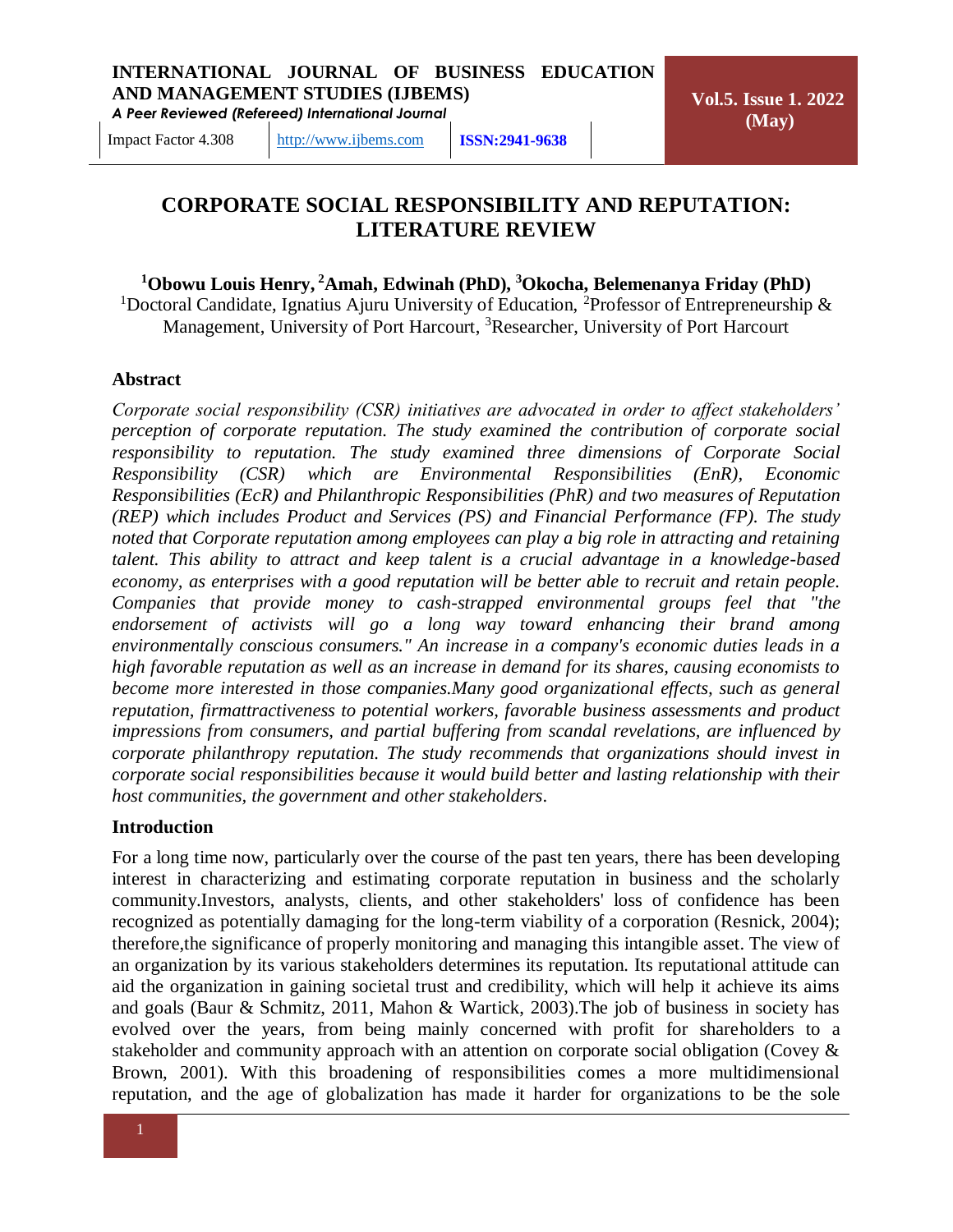*A Peer Reviewed (Refereed) International Journal*

**Vol.5. Issue 1. 2022 (May)**

Impact Factor 4.308 [http://www.ijbems.com](http://www.ijbems.com/) **ISSN:2941-9638**

managers. Less privacy and increasing accountability have made a more proactive strategy necessary from organizations to prevent damages to its image and reputation (Roper & Fill, 2012). All brands must maintain a strong reputation among their various stakeholders, as it can assist organizations in dealing with hostile environments; it is an important source of goodwill when dealing with crises; it can be a competitive advantage, allowing the organization to attract the best employees furthermore, guaranteeing their reliability; and it very well may be an upper hand, allowing the organization to attract the best employees furthermore, guaranteeing their loyalty (Foreman & Argenti, 2005).

Organizations face ecological, wellbeing and security, liability, and, eventually, reputational chances, all of which must be managed if they are to succeed in the long run. The companies involved in chemical production, investigation and creation of oil and gas and other related production that can affect the environment is often technically challenging (Steyn, 2003). Simultaneously, notwithstanding every one of the dangers underway, these organizations can be an incredibly worthwhile business for the people who are great at it.

Governments, nongovernmental organizations (NGOs), and individuals will continue to look for ways to regulate enterprises that handle hazardous materials in order to reduce the risk of injury and give redress in the event that harm occurs. This is primarily accomplished in OECD countries through legislation and regulations. For example, the US government imposes a comprehensive range of licensing and permitting requirements for chemical operations, including restrictions on pollutant emissions from projects, safety standards that the project must follow, and so on.However, we are aware that in such a highly demanding business, accidents are certain to occur (Roper & Fill, 2012). As a result, societies expect on businesses to selfregulate: to do more than just follow the law to protect society from hazards.

Corporate social responsibility (CSR) is a management strategy in which businesses attempt to have a beneficial sway on society while conducting business (Asemah, Edegoh & Anatsui, 2013). Organizations must consider the climate in which they conduct business to acquire the trust of their stakeholders, which thusly improves the organization's financial and other performance. Thus, according to Robins (2008), the primary principle of CSR is that businesses should understand that their responsibility in society is more than merely economic. It implies a desire to accept responsibility for not only corporate operations and results, yet additionally for their social and ecological consequences.According to Robins (2008), this dedication is then seen as a considerable competitive advantage, particularly in high-developed countries. The advantage stems from a wide range of socially dependable activities that can be separated into three classes regarding CSR.

The "monetary, legitimate, moral, and optional assumptions that society has of associations at a given moment" can be characterized as corporate social responsibility (CSR) (Carroll  $\&$ Buchholtz, 2003). As well as procuring a fair return for financial backers and agreeing with the law, organizations have moral, decent, and magnanimous obligations, as indicated by the thought of corporate social responsibility. The four-part definition of CSR by Carroll and Buchholtz demonstrates the multi-faceted nature of social responsibility (Asemah, Okpanachi & Olumuji, 2013).The definition's economic obligations allude to society's expectation that businesses will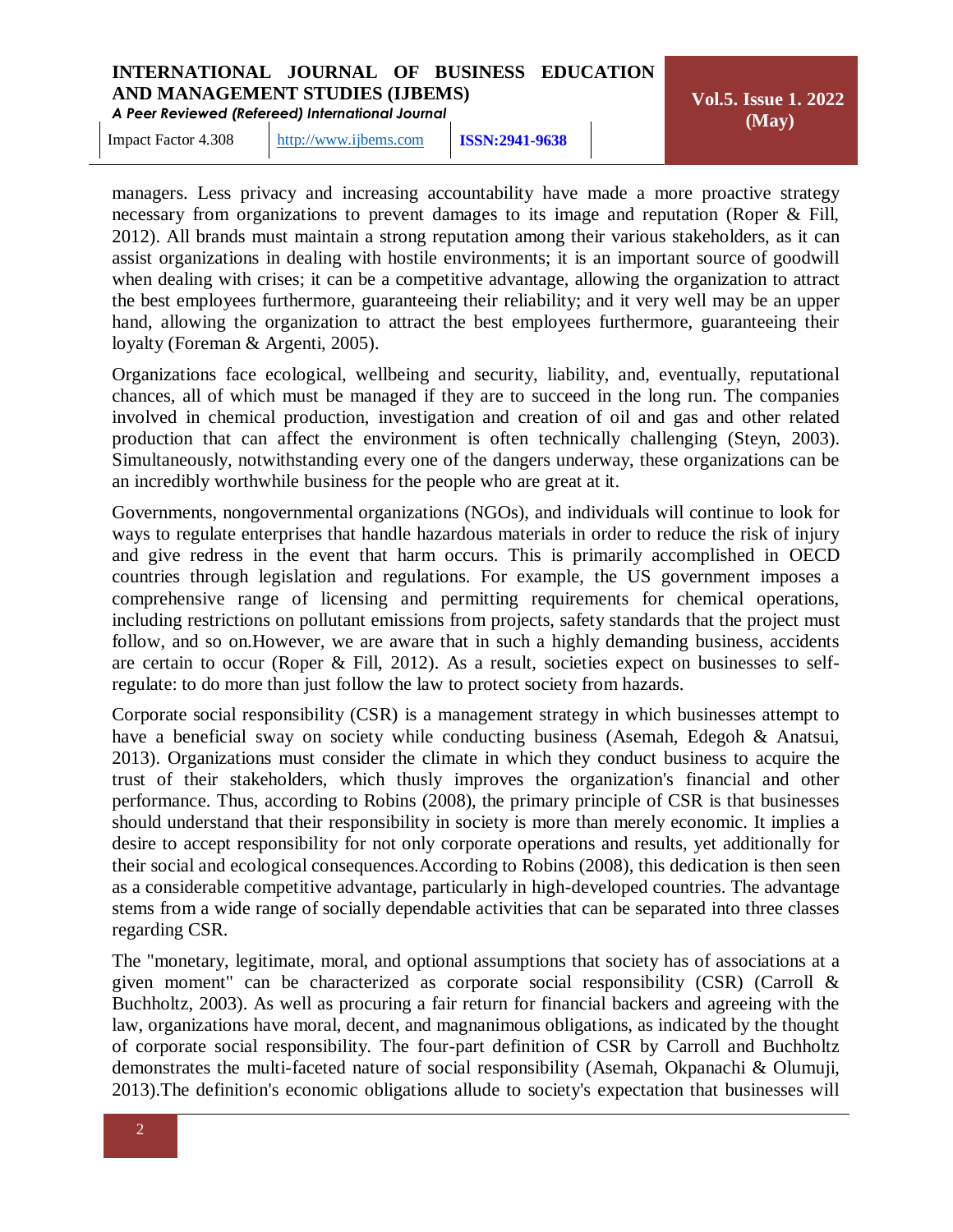*A Peer Reviewed (Refereed) International Journal*

**Vol.5. Issue 1. 2022 (May)**

Impact Factor 4.308 [http://www.ijbems.com](http://www.ijbems.com/) **ISSN:2941-9638**

provide things and services that customers want and need, and sell those goods and services at a reasonable price (Asemah et al, 2013). Organizations are supposed to be efficient, lucrative, and to prioritize the needs of shareholders. The lawful obligations allude to the assumption that businesses will follow the rules put forth by society to manage market competition (Asemah et al, 2013). Great many legitimate obligations control practically every element of an organization's tasks, including purchaser and product regulations, ecological regulations, and work regulations.The ethical duties refer to society assumptions that go past the law, like the assumption that businesses will operate in a fair and just manner. This implies that organizations should accomplish something other than observe the law; they must also take proactive steps to expect and meet societal norms, regardless of whether those standards are not legally enshrined in law. Finally, businesses' discretionary obligations allude to society's assumption that they be productive members of society.

This could include things like philanthropic assistance for programs that benefit a community or the country. It could also entail employees contributing their skills and time to worthwhile causes (Asemah et al, 2013). As a result of the aforementioned, corporate social responsibility can have a favorable or bad impact on oil and gas businesses' reputation. CSR is a critical component in establishing and sustaining a positive corporate reputation, which is considered to be a key resource that contributes to a company's competitive advantage (Park, Lee & Kim, 2014). According to Khojastehpour and Johns (2014), CSR concerns can help enterprises establish their standing and that clients anticipate that organizations should partake in CSR exercises and may remunerate them for doing as such.It is against this background that this review attempt to examine the contribution of corporate social responsibility.

# **Statement of the Problem**

This study has become very imperative due to the environmental challenges occasioned by hydrocarbon production in most industrialized areas in Nigeria especially the Niger Delta area of Nigeria. There has been series of conflicts between the indigenous people of the region and the major oil companies operating therein over the years. The area guarantees that the exercises of the oil organizations as opposed to working on the way of life of individuals have ruined individuals by causing a genuine decrease in their marine and farming assets, which establish their financial pillar.

The research problem is how CSR actions improve and strengthen corporate reputation. The region's biodiversity and ecological resources, which are the region's main sources of income and the people's manner of subsistence, are rapidly dwindling as a result of environmental contamination (Ashton et al., 1999).There is also the problem of health risks posed to residents as a consequence environmental pollution, and thus there are environmental challenges in addition socio-economic problems caused by adverse effects of industrial activities, which has culminated in low agricultural productivity and poor farm yields, posing a threat to people's food security.Some say that manufacturing corporations try not to do what's needed with regards to corporate social obligation, while manufacturers contend the opposite.

Another issue is the absence of exploration in the literature. Several studies have looked to examine the impacts of corporate social obligation elements on employee engagement (Alabi and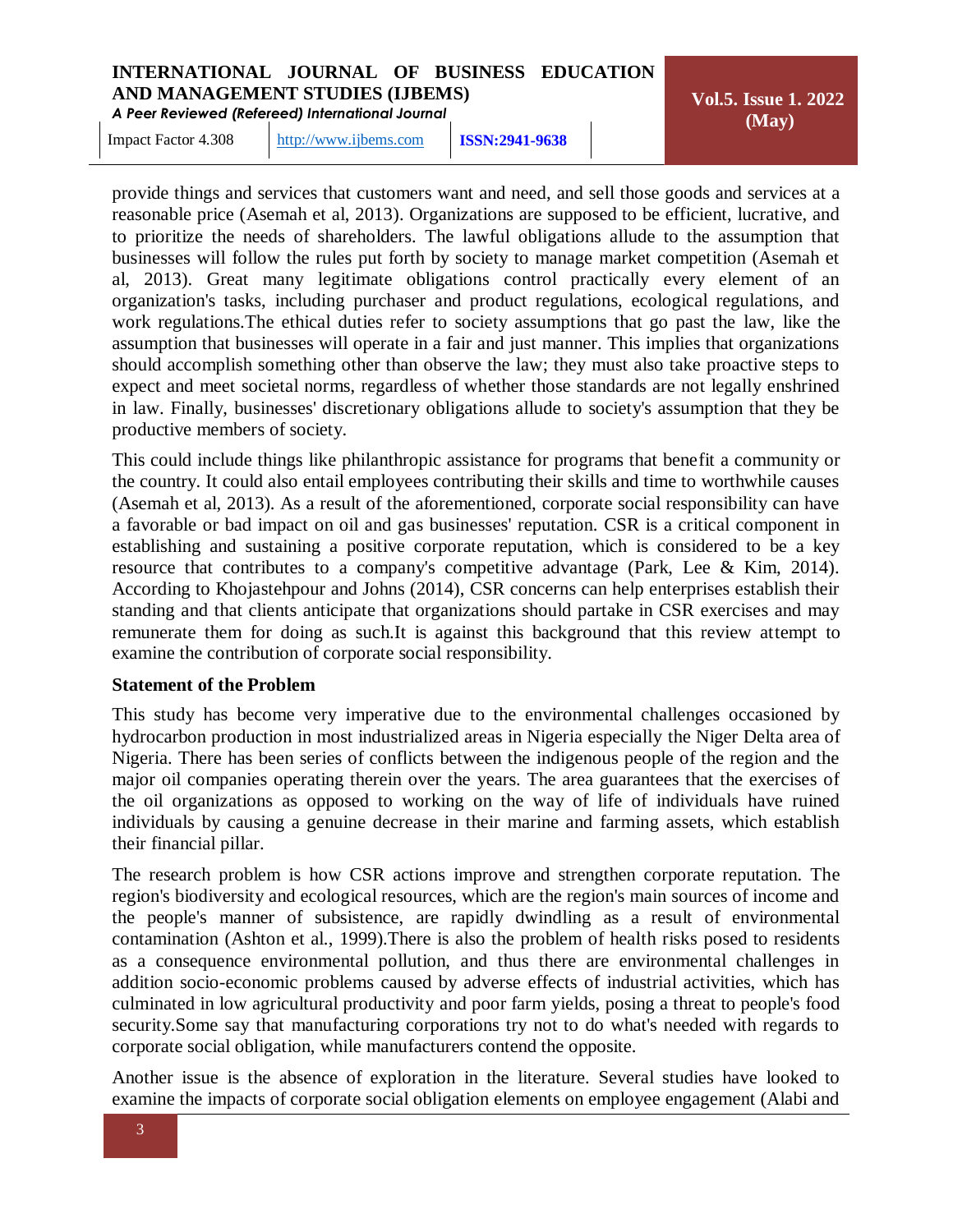*A Peer Reviewed (Refereed) International Journal*

Impact Factor 4.308 [http://www.ijbems.com](http://www.ijbems.com/) **ISSN:2941-9638**

**Vol.5. Issue 1. 2022 (May)**

Ntukekpo, 2012), as well as the effect of corporate social obligation on community development (Alabi and Ntukekpo, 2012). (Osveh, Ali & Kuppusamy, 2015). The objective of the review is to take a gander at what corporate social obligation means for corporate standing, as estimated result and administration quality and monetary execution.By adding product and service as a metric of business reputation, this study plans to close the knowledge gap. As demonstrated in the conceptual framework below, which intends to guide the study, it is expected that this will widen the scope of the impact of corporate social responsibility on organizational reputation.

# **Conceptual Framework**

# **CONCEPTUAL FRAMEWORK**



- i. analyze the contribution of environmental responsibilities to reputation!
- ii. investigate the contribution of economic responsibilities to reputation;
- iii. determine the contribution of philanthropic responsibilities to reputation

# **Scope of the Study**

The study is focused on the concept of Corporate Social Responsibility (CSR) with dimensions of Environmental Responsibilities (EnR), Economic Responsibilities (EcR) and Philanthropic Responsibilities (PhR) with Reputation (REP) with measures of Product and Services (PS) and Financial Performance (FP).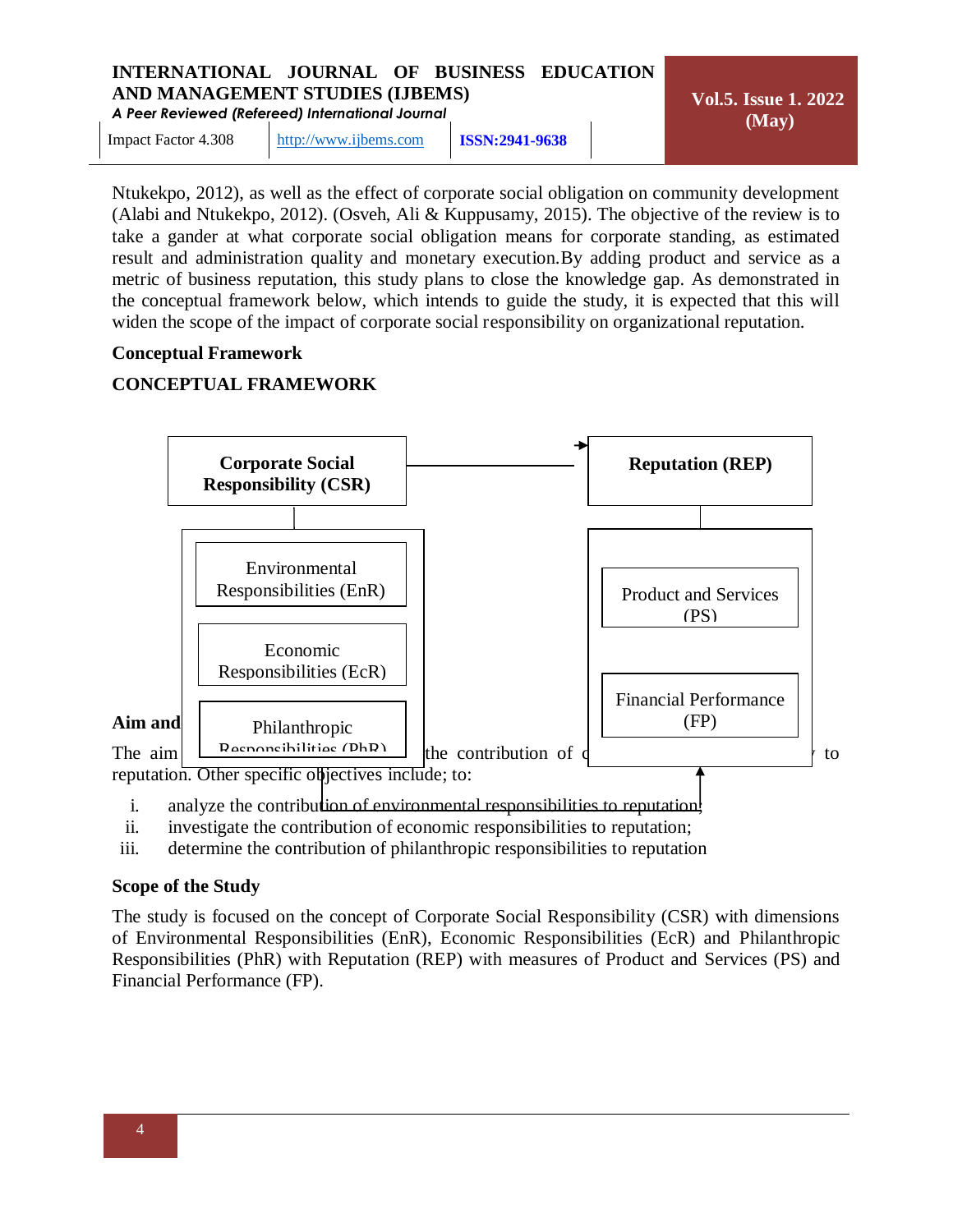Impact Factor 4.308 [http://www.ijbems.com](http://www.ijbems.com/) **ISSN:2941-9638**

# **Significance of the Study**

It is hoped that this study upon completion would provide a ready guide to policy makers and other stakeholders in the oil and gas industry to make informed decisions in relation to implementing action plans geared towards improving corporate social responsibility.

It would also help in updating existing policies and interventions aimed at empowering the local communities through corporate social responsibility. The study will recommend procedures that can be embraced by the decision-makers and stakeholders of oil and gas companies in mitigating water pollution and agricultural land degradation, which contribute immensely to the economic well-being of host communities.

# **Operational Definition of Terms**

**Corporate Social Responsibility:** The term refers to the kinds of things companies do in their efforts to navigate these swirling currents of changing expectations, expectations that have never loomed larger in the daily lives of companies, including oil and gas firms.

**Economic Responsibilities:** Integrity, corporate governance, community economic development, transparency, bribery and corruption prevention, payments to national and local governments, usage of local suppliers, using local labor, and other areas of economic responsibility are covered.

**Environmental Responsibilities:** refers tocommitment to protecting and even improving the environment for the benefit of current and future generations.

**Philanthropic Responsibilities:** Philanthropic duties are those that go beyond what is legally necessary or what the corporation believes is right. They entail making an effort to enhance society, such as through providing services to host communities, participating in environmental projects, or donating money to philanthropic causes.

**Environmental Protection:**Environmental protection constitutes the preservation of the earth's ecological systems such as water resources, mangroves, plants, and the natural soil and air, which are the source of life.

**Multinational Oil Corporation (MNOC)***:* MNOC refers to companies engaged in oil and gas extraction activities that operate under an arrangement of decision-making that permits coherent policies and a common strategy and that control entities in more than one country (Escobar & Vredenburg, 2011).

#### **Review of Related Literature**

#### **Conceptual Review**

# **Corporate Social Responsibility (CSR)**

Corporate social responsibility, according to Asemah, Okpanachi and Olumiyi (2013) is regarded as the discretionary environmental, economic, ethical and social expectations that society has on association activities and anticipates that the association should willingly engage in moral,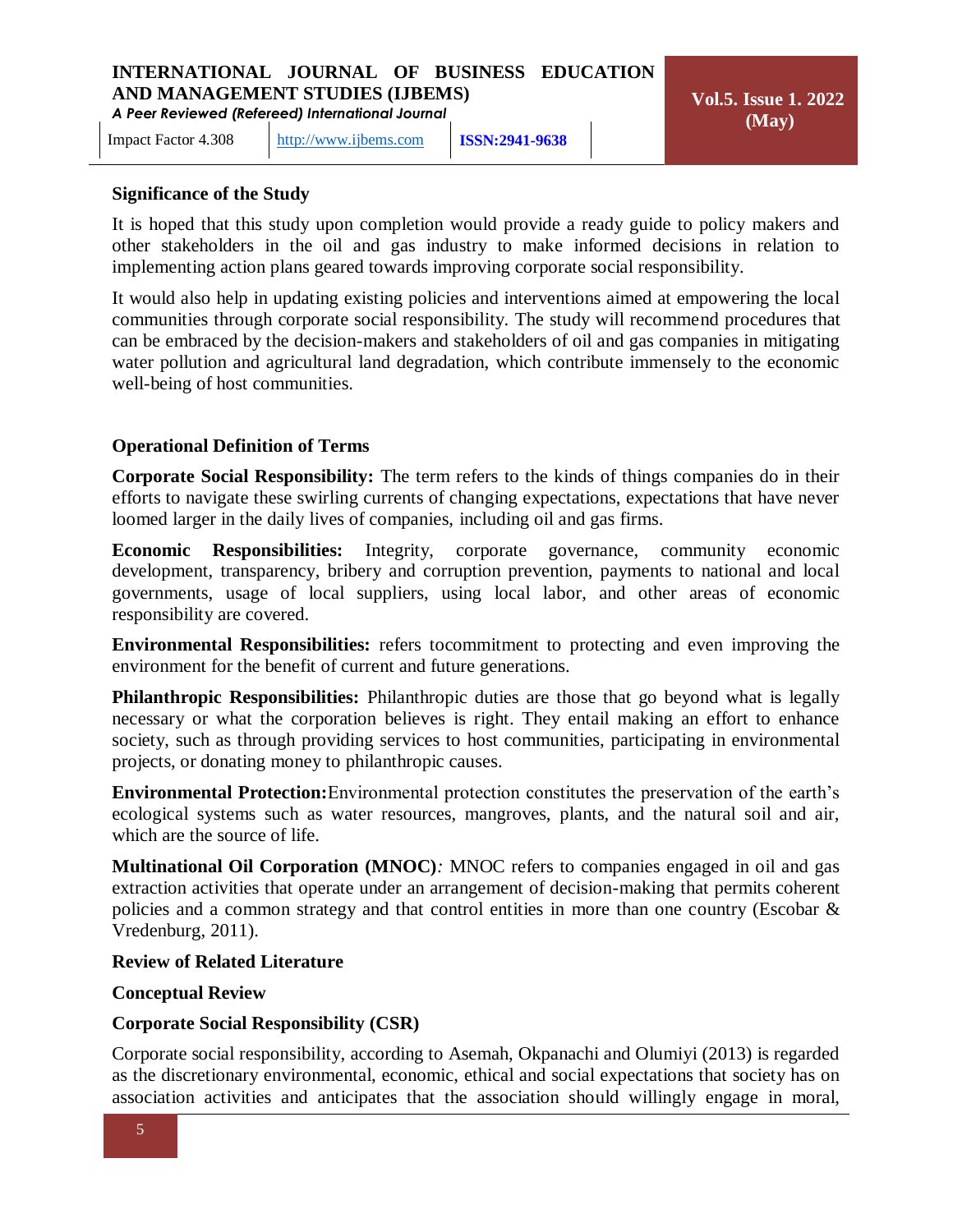*A Peer Reviewed (Refereed) International Journal*

**Vol.5. Issue 1. 2022 (May)**

Impact Factor 4.308 [http://www.ijbems.com](http://www.ijbems.com/) **ISSN:2941-9638**

ethical, social and more important environmental philanthropic responsibilities aside the core objective of earning a fair return for shareholders. Society also expects organizations to consent to the law of the land. The multifaceted nature of corporate social responsibility is made clear by Carrol and Buchholtz's four-part definition on corporate social responsibility (Asemah, Okpanachi & Olumiyi, 2013).

The monetary piece of corporate social obligation alludes to society's assumption that organizations will produce expected goods and services and deal them to clients at a sensible value (Asemah et al, 2013). The economic aspect of CRS expects organizations to be productive, make profit while bearing in mind shareholder's interest. The legal dimension of CRS expects organizations to agree with the standards and guidelines that govern market operations and competitions. There are a few legal frameworks that govern the operations of organizations which include environmental laws, consumer and product laws. The ethical obligations involve how businesses conduct themselves in order to meet society's fair and just standards. This means that businesses must adhere to societal norms and follow and respect any laws that have been explicitly implemented.The optional obligations of associations deal with philanthropies support through programmes that benefits the society (Asemah et al, 2013).

# **Environmental Responsibilities (EnR)**

With increasing awareness on environmental issues and the magnitude of costs associated, it has become imperative for companies to integrate environmental efforts into their business strategy. Organizations are becoming more conscious of the need of natural resource protection and optimal exploitation to acquire a competitive edge. In this context, a growing amount of environmental management literature shows that organizations might gain long-term competitive benefits by decreasing their negative environmental consequences. Environmental stewardship is generally considered standard practice for long-term enterprises. "Fruitful treatment of ecological worries is turning into a serious competitive issue," according to Hopkins (2004), and "achieving solid economic objectives and resolving environmental concerns are not mutually contradictory." Kim (2011) offers actual evidence to back up his claim.

Corporate social responsibility alludes to a company's commitment to bettering and protecting the environment for the benefit of present and future generations. For the past thirty years or more, environmental and ecological challenges have dominated discussions about the business environment.Green environment, green economics, green supply chain management, and other concepts arose from a desire to safeguard the environment. The panorama of hanging business reality has developed as far as environmental preservation and understanding of green firms. Corporate operations have a variety of environmental consequences. In most cases, it refers to detrimental effects on the natural environment because of corporate operations.Overuse of nonrenewable natural resources, biodiversity loss, water and air pollution, deforestation, and climate change are instances of these effects. Most firms are considered actors in the global environment because they operate across national borders.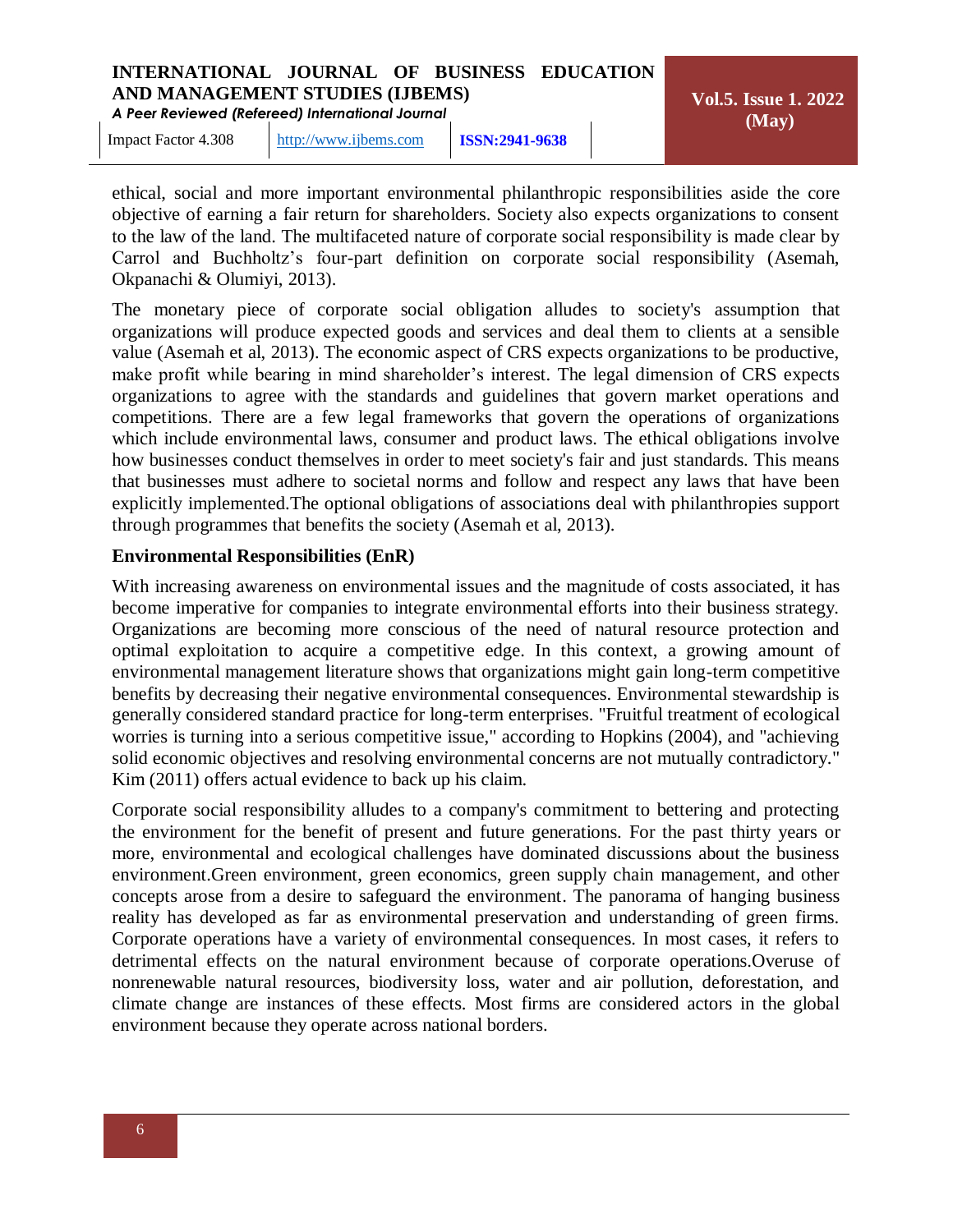Impact Factor 4.308 [http://www.ijbems.com](http://www.ijbems.com/) **ISSN:2941-9638**

# **Economic Responsibilities (EcR)**

Economic accountability is ensuring that both the locale from where they buy originated and the region in which it is promoted benefit economically. To make money, you must first understand your customers' wants and desires, whether they are related to product quality or price. A business's economic obligation is to understand the consumer's perspective also, meet their requirements and demands to create a gain.

The first intention or aim of any business is its economic responsibility. This responsibility relates to the organization's principal goal of profit. The economic accountability part of corporate social responsibility simply means that if a company does not generate a profit, its existence is jeopardized because people will lose their employment and the company would be unable to satisfy its social obligations. Before considering how to be a good corporate citizen, companies must consider how to create a gain. This means that economic responsibility covers the prevention of bribery and corruption, the utilization of nearby providers, employing local manpower and ensuring effective corporate governance and socio-economic advancement of the local area (Asemah et al, 2013).

## **Philanthropic Responsibilities (PhR)**

The generous obligations are the deliberate liabilities of the venture.They mirror the ongoing assumptions for the general population towards the undertaking.

Philanthropy duties are activities or policies taken in the name of humanity and charity in response to social and community expectations that enterprises act responsibly. Voluntary contributions to the advancement of society and contributions to education or community are examples of philanthropic duties. Philanthropy is a voluntary portion of a business's contribution to society. Ethical duties are components that are expected in an ethical or moral sense. Philanthropic component is willingness to contribute in charitable expectations of society and projects that enhance a community's quality of life (Carroll, 1991).

These worker exercises are spurred simply by the organization's desire to participate in local area exercises that are not ordered or legally necessary, and which are ordinarily not expected of an organization, in a moral way.

The public expects businesses to participate in philanthropic activities, and this category has thus become a part of the social contract between businesses and society. Gifts of items and administrations, volunteerism, and association of the organization or its labourers locally or among partners are instances of such activities. Philanthropy encompasses corporate initiatives that meet society's expectations for good corporate citizenship.

The difference between ethical and philanthropic responsibility is that the latter's demands are not ethical or moral. Communities expect businesses to support humanitarian efforts through money, facilities, and employee time, be that as it may, they don't regard businesses to be unethical if they don't actually provide the above to the requisite standard. That is why philanthropy is a voluntary component of a company, even if society has certain expectations around here.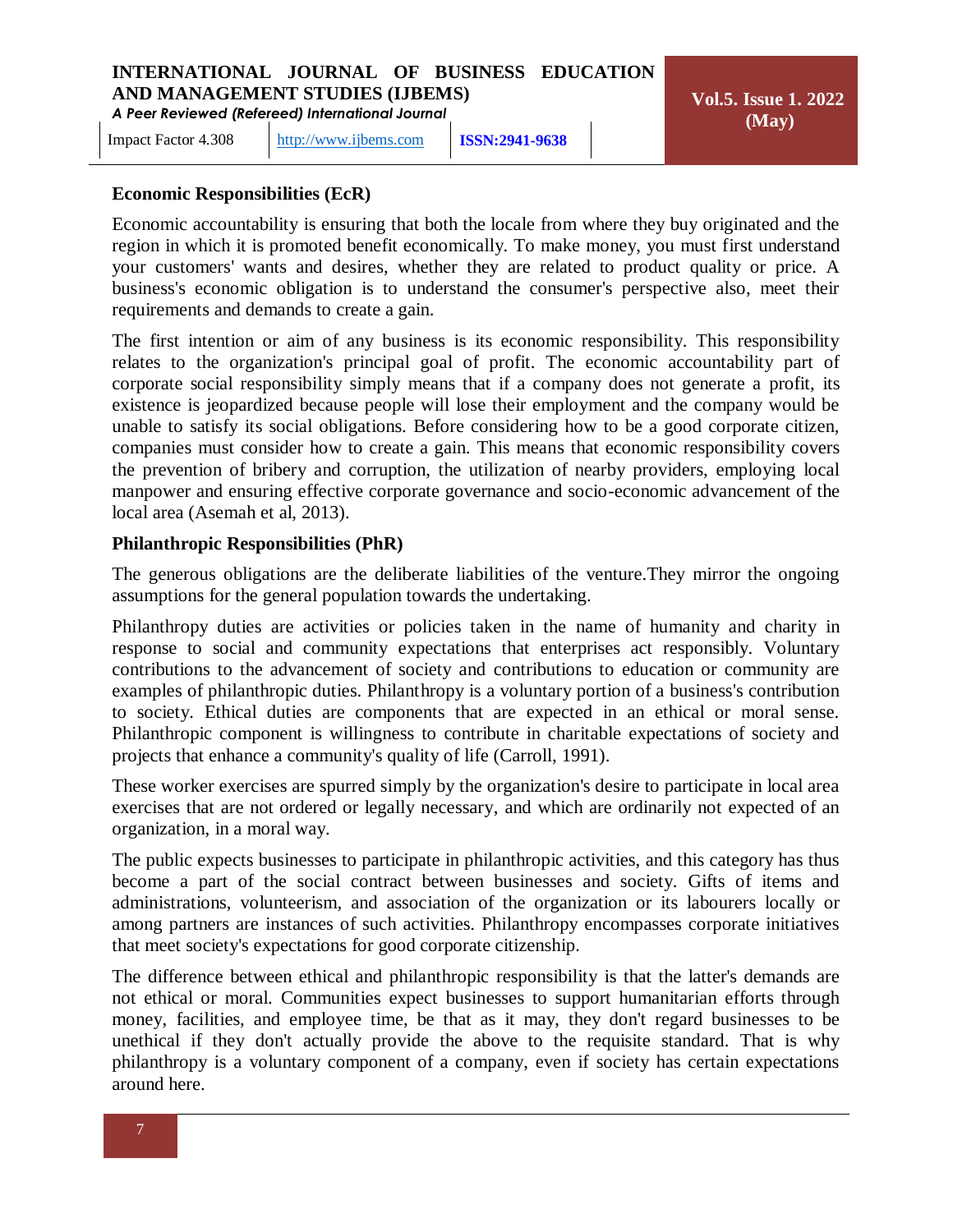Impact Factor 4.308 [http://www.ijbems.com](http://www.ijbems.com/) **ISSN:2941-9638**

**Vol.5. Issue 1. 2022 (May)**

# **Reputation (REP)**

A rising number of researches in the management literature utilize the possibility of organizational reputation, which is both simple and complex. Organizational reputation is a basic concept with natural appeal in its everyday usage. The simple notion is that an organization might become well known through time, get a generalized grasp of what it is known for in the eyes of observers, and be regarded positively or poorly by its observers, as indicated in the quotation above. Reputation is based on an organization's previous behavior and associations, but it can be shattered if new knowledge about the organization's prior behavior emerges, or if the organization's most recent acts or linkages jar viewers.The standing of an association, in addition to changes in its standing, affect its connections with its partners. Regulatory investigations, congressional hearings, and billions of dollars spent on recalls and lost due to suspended sales were all part of Toyota Motor Corporation's public relations issue, despite its "fortress-like reputation" for quality and reliability. Warren Buffett famously observed, "It takes twenty years to develop a reputation and five minutes to trash it," elucidating this intuitive concept of organizational reputation.

## **Product and Services (PS)**

**Product:** Products are 'tangible objects that exist in both time and space'. It could additionally be depicted as artefacts that supply the consumer with benefits, noting that production is usually separated by time and place from consumption.

**Services:** Services are defined as "acts or process(es) that exist exclusively in time." They are intangible (that is, they do not take up physical space) and hence cannot be possessed; instead, they must be experienced, generated, or participated in. There is direct interactivity between supplier and customer, and the course of production and consumption is simultaneous.

# **Product-Service mix or Product-Service Combinations**

The interaction between products and services is intricate. In practice, service provision entails a mix of tangible and intangible elements, whereas product delivery is dependent on the completion of a long chain of services. Therefore, products and services are inextricably and symbiotically intertwined.

Accordingly, the idea of service-less productsor service-less services is faulty. In actuality, there is a spectrum of entities ranging from product-dominant entities (such as salt) to servicedominant entities (such as hotels) (e.g. teaching).A product-service mix or product-service combination is the configuration (amount and quality) of products and services provided to meet the need for well-being.

Product and services patronage by customer's measure organizations' reputation. Customer loyalty to organization product and services is important in analyzing the impact of CSR on reputation. Customer loyalty alludes to a customer's desire to do business with a company over time (Smith & Chaffey, 2008).Loyalty mean to remain with the organization until further notice or repurchase conduct of the costumers is client dedication toward firm.Consumer loyalty can be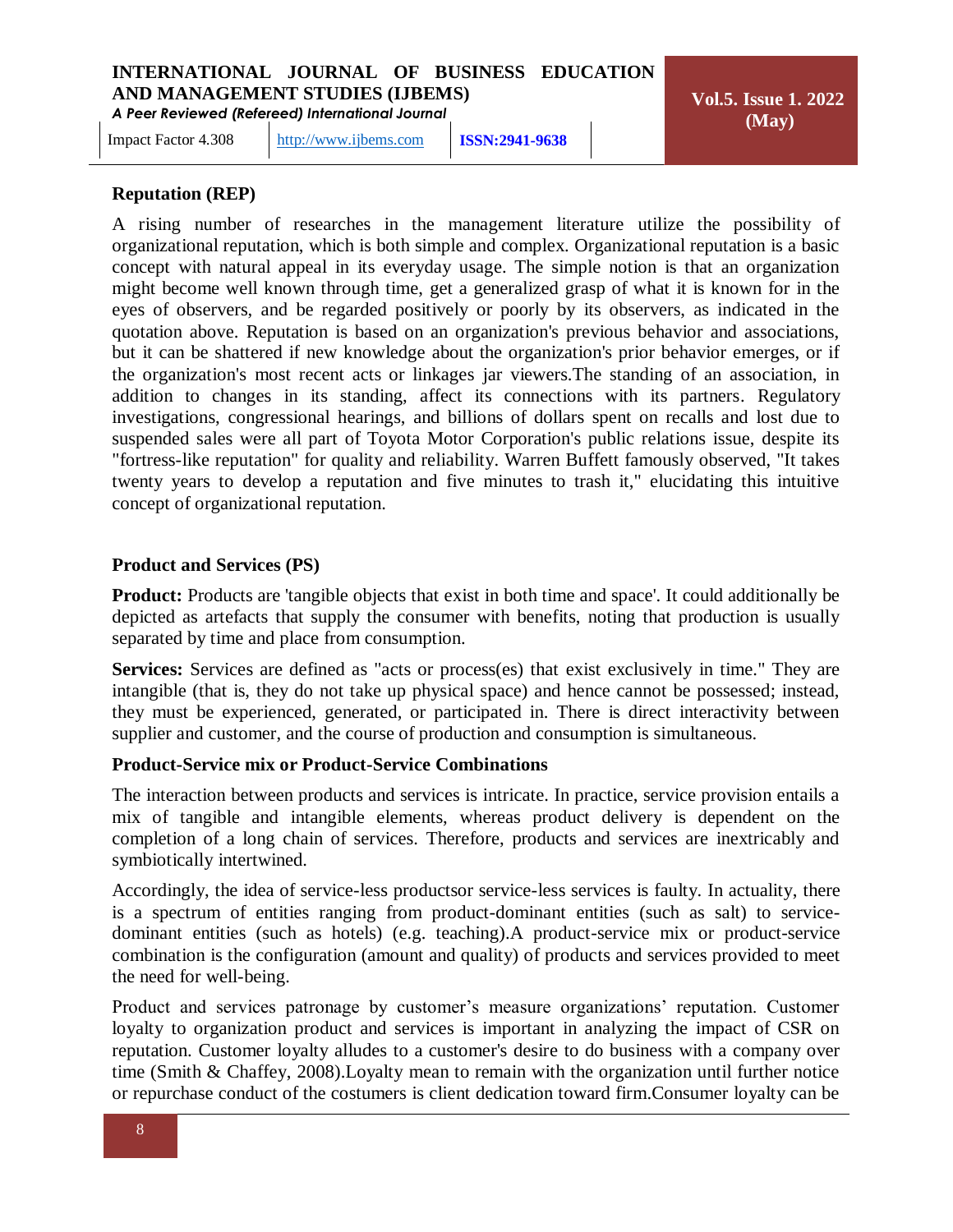*A Peer Reviewed (Refereed) International Journal*

Impact Factor 4.308 [http://www.ijbems.com](http://www.ijbems.com/) **ISSN:2941-9638**

**Vol.5. Issue 1. 2022 (May)**

defined as a preference for and recognition of a specific organization (Naqvi, 2013). In spite of situational impacts and advertising endeavours having the capacity to cause exchanging conduct, Oliver (1999) defined loyalty as "a deep commitment to the product/services for re-patronizing and repurchasing consistently for the time being, thereby causing to purchase same brand again and again." Customer loyalty is regarded a major goal of a company's survival and growth in the market, as well as vital for competitive advantages (Kotler & Armstrong, 2010).The clients who are faithful will be remarked higher commitment of their classification spending for the firm, and are bound to seek after and emphatically address the encompassing people about the firm to turn out to be important for the firm (Zeithaml, Berry, & Parasuraman, 1996). Client happiness is commonly acknowledged to lead to customer retention and purchase intentions. As a result, CSR and customer satisfaction are likely to have a favorable impact on customer loyalty (Anderson & Mittal, 2000).

# **Financial Performance (FP)**

The word "financial performance" refers to a company's financial health, ability and willingness to meet long-term financial responsibilities, and agreements to offer services in the near future. Long-term aims are the expected outcomes of adopting specific strategies, which are activities to be followed to achieve long-term goals. Objectives and plans should have a consistent time frame, which is usually two to five years (Weber, 2008).The act of conducting financial activity is referred to as financial performance. Monetary execution, from a more extensive perspective, alludes to how much monetary objectives are being met or have been met. It is the most common way of ascertaining the financial worth of an organization's approaches and activities.

Internal efficiency is measured by accounting measures such as ROA, ROE, and ROI. These indicators are used to assess a companyin general monetary wellbeing after some time and can likewise be utilized to analyze comparative organizations in a similar industry or to total ventures or areas. The efficiency of assets in producing income is measured by ROA, whereas the progress of the firm according to shareholder investment is measured by ROE. Accounting measurements have various drawbacks, including the way that they only represent historical aspects of a company's performance, are prone to managerial manipulation, and differ in accounting practices (McGuire, Schneeweis and Hill, 1986).Accounting metrics are also inwardlooking because they primarily represent the efficiency of internal decisions and so do not reflect external market reactions to the firm (Branch, 1983). Despite their shortcomings, accountingbased measurements are more accurate predictors of CSR than market-based measures (Moore & Spence, 2006).

#### **Corporate Social Responsibility and Corporate Reputation**

Corporate reputation and corporate social responsibility have frequently been used as proxies for one another; for example, Fortune's Corporate Reputation Index has been used to gauge social performance (Fombrun and Shanley, 1990). Business social responsibility has been identified as a critical influencer of corporate reputation in numerous studies (Logsdon and Wood, 2002; Rettab et al. 2009; Roberts, 2003; Van der Laan et al., 2008).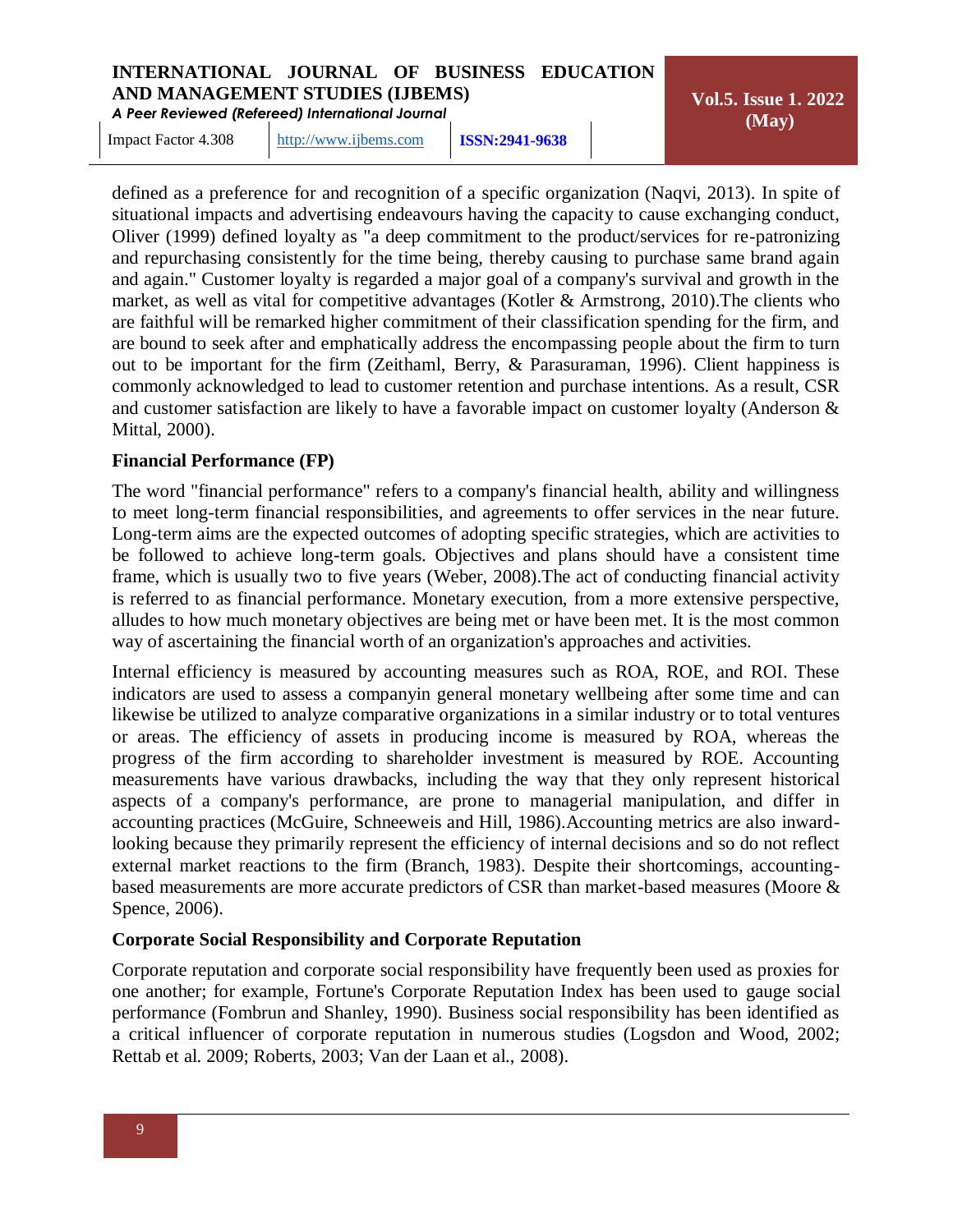*A Peer Reviewed (Refereed) International Journal*

Impact Factor 4.308 [http://www.ijbems.com](http://www.ijbems.com/) **ISSN:2941-9638**

**Vol.5. Issue 1. 2022 (May)**

Companies appear to have two main motivations for participating in social initiatives: utilitarian and ethical. The former sees CSR as having strategic value because it has a direct impact on profitability while also boosting a company's legitimacy and reputation. The latter are founded on businesses' desire to contribute positively to society. "Corporate executives appear to be increasingly agreeing that social initiatives can help a company build' reputational capital,' and that 'doing good' managers generate reputational gains that improve a company's ability to attract resources, improve performance, and build competitive advantage" in both cases (Bronn and Vidaver-Cohen, 2009).

Because companies that engage in corporate social responsibility activities reap the benefits that come with a good reputation, such as increased financial profits, more engaged customers, motivated employees, better workplaces, and so on, CSR activities can turn into a method for acquiring reputation straightforwardly and by implication (Rettab et al., 2009). As a result, social and financial corporate performance can be positively associated, and companies' social efforts can be economically justified due to their generation of value through corporate reputation building. However, it is only good until it comes to a point where the growth in reputation is no longer accompanied by an increase in the financial performance due to declining scale returns (Fernandez and Luna, 2007).

Furthermore, due of the expenses that businesses suffer in their socially responsible acts, enterprises' social engagement in social and green policies might result in significant monetary losses, in the short term. This debate (Lopez et al., 2007; Van der Laan et al., 2008) about the favorable relationship between CSR and financial success might create friction amongst different stakeholders about CSR efforts.

# **Impact of Corporate Social Responsibility on the financial performance**

According to 'Socio economic' view CSR is a source of competitive advantage. They contend that CSR has become the efficient and successful instrument in marketing and a positive business strategy that helps the companies to achieve and maintain competitive edge over their rivals and therefore, also in improving their profit margins as well. Companies should move from ''doing well'' to ''doing better'' and now they need ''doing best'' to survive in this highly competitive environment. For doing best they need to establish the strategies and perform their activities beyond the financial interest and need to realize their societal and moral responsibilities. Stakeholder theory is reliable with CSR's socioeconomic perspective. As organizations have moved beyond simply expressing their social values to really performing CSR and being attentive to internal and external business environment constituents, their definition of CSR has evolved.The different stakeholders of organizations who have the potential to either raise or hinder the performance of enterprises are the internal and external aspects of the business environment. Since the 1980s, the stakeholder theory notion has not only influenced corporate governance structures in developed economies such as the United Kingdom and the United States, but it has also revolutionized the way corporations are managed.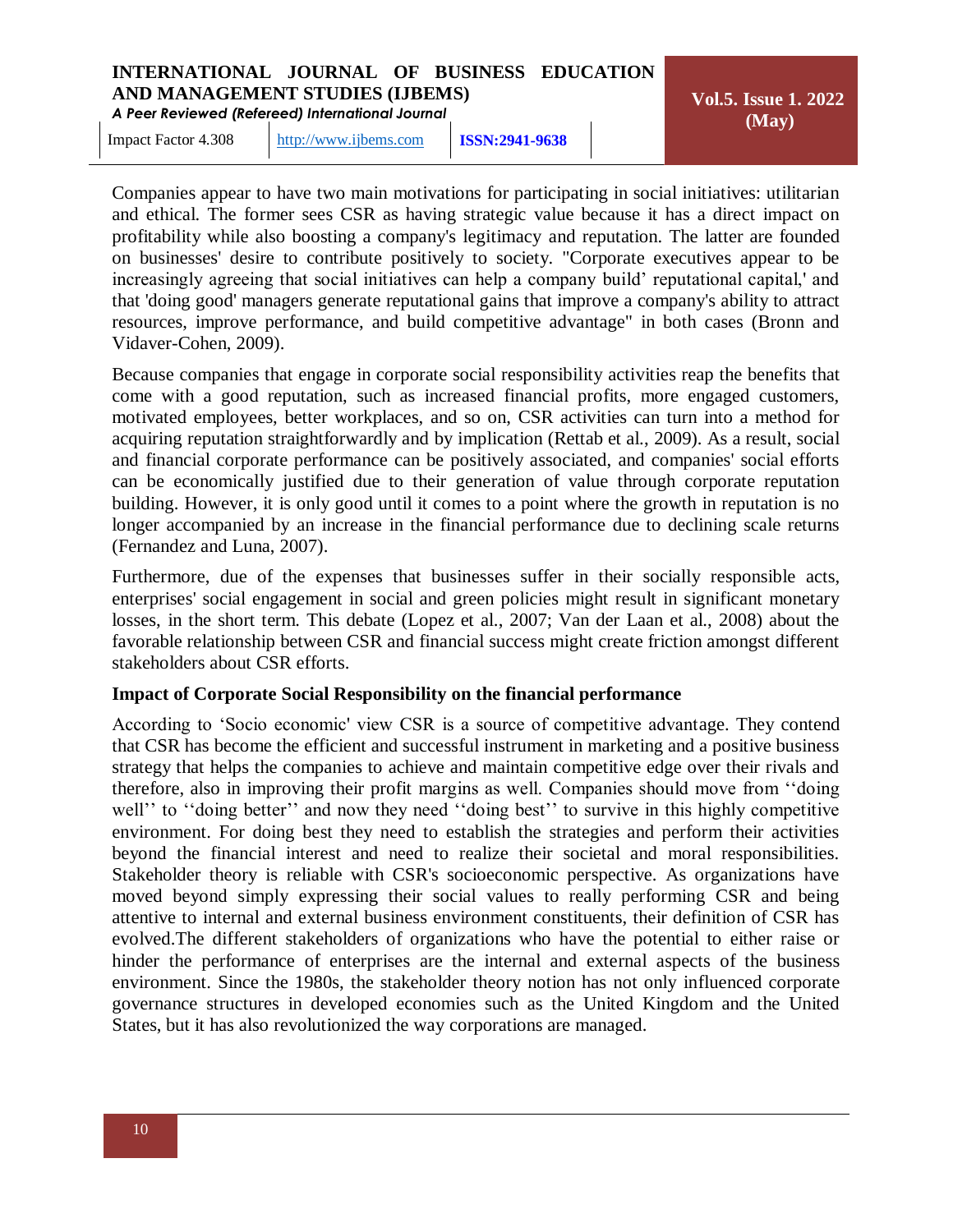Impact Factor 4.308 [http://www.ijbems.com](http://www.ijbems.com/) **ISSN:2941-9638**

# **Environmental Responsibilities (EnR) and Reputation (REP)**

Previously companies have earned a good community reputation through corporate philanthropy and cause-related marketing. In recent years' surveys show that community and environmental responsibility affect corporate reputation (Vitezić, 2011). It is no longer enough to just give money to charities. A company needs to demonstrate that its business activities are responsible. Empty rhetoric and coats of green paint no longer suffice in the discipline of reputation management. To establish credibility nowadays, a firm must demonstrate its good intentions through codes of conduct audited by accountants and certified by NGOs, in addition to joining coalitions with accredited environmental, labor, and human rights organizations.

Donating money to an environmental group or sponsoring an environmental project is one method for businesses to show they care about the environment, even if they don't care enough to make fundamental alterations to their business practices. Companies that provide money to cashstrapped environmental groups feel that "the endorsement of activists will go quite far toward enhancing their brand among environmentally conscious consumers" (Jackson, 2004). They do not, however, always agree with the goals of the organizations they support.

## **Economic Responsibilities (EcR) and Reputation (REP)**

An expansion popular for the results of notable firms, as well as the interest for their stock, sparked an expansion in interest in those companies among economists. Subsequently, corporate reputation research has grown in popularity as of late. A company's reputation is frequently judged primarily on its adherence to best practices in the field of corporate social responsibility.

Sakao, Sandström, and Matzen (2009) looked at the connections between corporate social performance and financial performance, as measured by Tobin's Q, and found that they were negative. They also discovered that various elements influence this relationship in China, such as a unique ownership structure, governance structure, cultural background, and pay rigidity. The developing number of Italian companies voluntarily preparing CSR reports provided an impetus for doing research on corporate social responsibility and firm performance on account of Italian publicly traded enterprises (Robertson, 2008). Lee and Lounsbury (2011) found that corporate reputation is significantly and positively related with most indices of corporate performance; however, debt leverage has negative impact on profitability. As proxies for company reputation, they selected four indicators from Fortune's "America's Most Admired Companies." The authors used stock prices to test the relationship. The interesting analysis of measures for corporate financial performance and measures of corporate social performance was also conducted by Olins (2003).

# **Philanthropic Responsibilities (PhR) and Reputation (REP)**

Figuring out corporate magnanimity's impact on the association's reputation for corporate social performance (CSP) is significant for some reasons.Studies have long fought that a reputation for CSP is a significant determinant of many positive organizational outcomes, such as overall reputation (Arevalo, 2010, Christmann & Taylor, 2001), organizational attractiveness to potential employees (Walker, 2010), great corporate assessments and product impressions from customers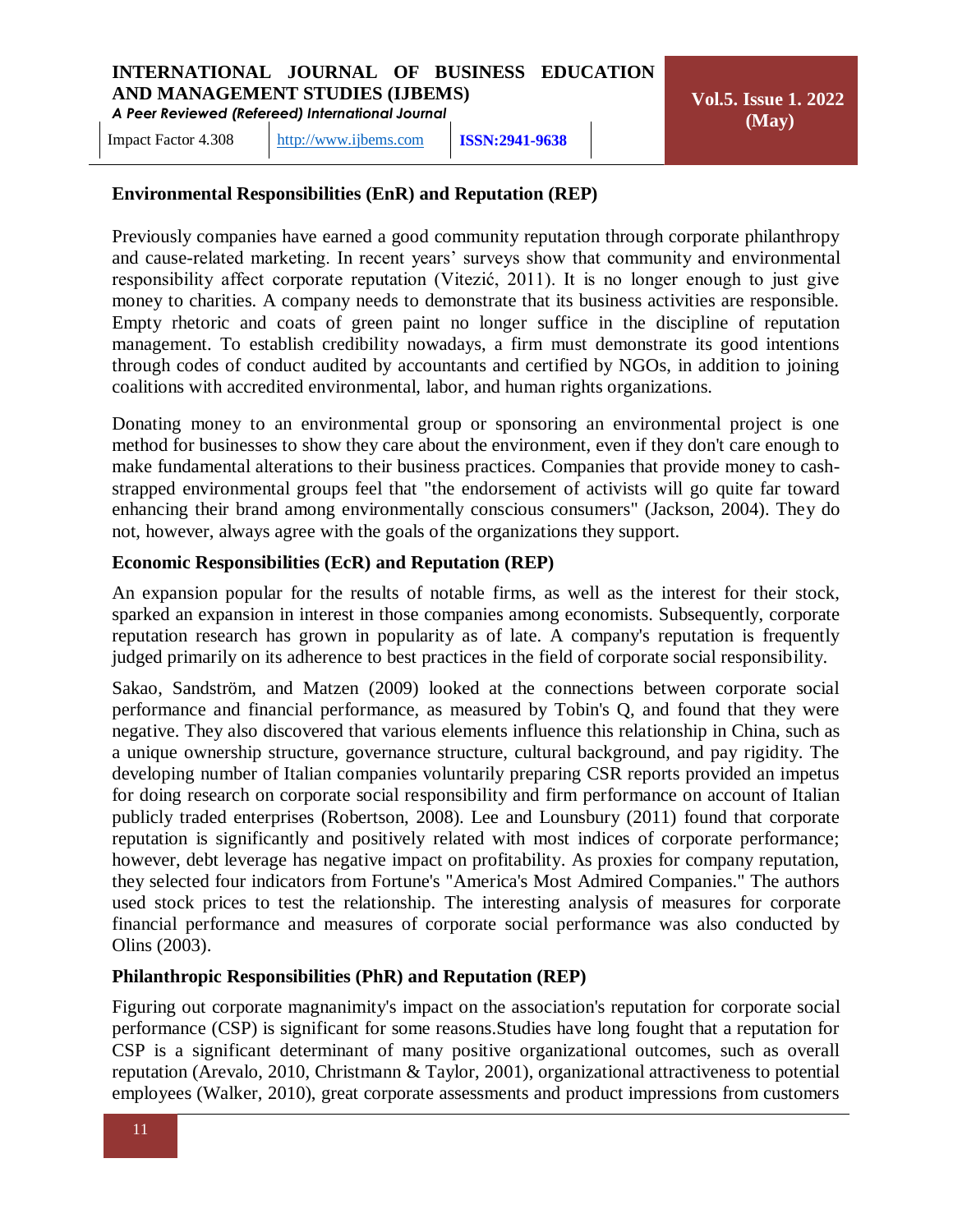*A Peer Reviewed (Refereed) International Journal*

**Vol.5. Issue 1. 2022 (May)**

Impact Factor 4.308 [http://www.ijbems.com](http://www.ijbems.com/) **ISSN:2941-9638**

(Cortili, Menegotto & Insubria, 2010), furthermore, incomplete buffering from scandal disclosures (Tukker & Tischner, 2006). Moreover, in the broad writing exploring the impact of CSP on monetary execution (Martinez, et al., 2010), a firm's reputation for CSP is often considered a mediating variable between CSP and financial performance. Of course philanthropy is one of many aspects of CSP (Clarkson, et al., 2011), but philanthropy is particularly important as it is described by a great degree of discretion (Claver, et al., 2007). Understanding the effect of corporate philanthropy, which can be characterized as a voluntary, non-obligatory, and nonreciprocal transfer of wealth from a corporation to its external stakeholders (Kuo, et al., 2009; Fombrun, 1996), on a firm's reputation for CSP is also important, as increasing resource scarcity is forcing companies to become more strategic in their charitable donations (Bénabou & Tirole, 2009).

# **Empirical Review**

Vlastelica, et al. (2016) attempted a research on what Corporate Social Responsibility Means for Corporate Reputation: Evidence from an Emerging Market. Their review means to distinguish explicit CSR things that drive reputation and to quantify their singular effect. The discoveries show that CSR drives affect corporate reputation. Furthermore, the strength of this association differs for each item. Residents and explicit partners, in addition to diverse individuals of partners, showed significant variances. Likewise, the review found that age and gender reasonably affect the relationship among CSR and business reputation. The discoveries add to the assortment of proof on the effect of CSR on business reputation by incorporate resident and partner perspectives.

Khan, Majid, Yasir and Arshad (2013) undertook a study on Corporate Social Responsibility and Corporate Reputation: A Case of Cement Industry in Pakistan. The objective of their exploration is to investigate the connection between corporate social responsibility and company reputation in Pakistan. Business organizations' interest in CSR has risen dramatically in recent years. The concept of corporate social responsibility (CSR) has not only gotten scholarly attention, however, it is also becoming a standard practice for businesses all over the world. However, in underdeveloped nations like Pakistan, CSR's aspects are still being explored.In this review, we only looked at one CSR outcome: business reputation. The survey approach, in which data was gathered via questionnaire, was employed to meet the goals of this review. Pakistan's cement industry has been used as a unit of analysis. Environment-oriented obligations, customeroriented responsibilities, community-oriented responsibilities, and legal responsibilities were all investigated in this study.Inferential statistics were used to examine the acquired data. The discoveries of this study recommend that CSR and company reputation have a strong association in Pakistan's cement business.

# **Theoretical Foundation**

# **Egoism**

Moral braggarts accept that the ethically right activity is the one that amplifies the great for the ethical specialist, i.e., an organization should keep its best interests in mind (Reidenbach & Robin, 1988; Crane and Matten, 2007). Subsequently, a firm ought to possibly accomplish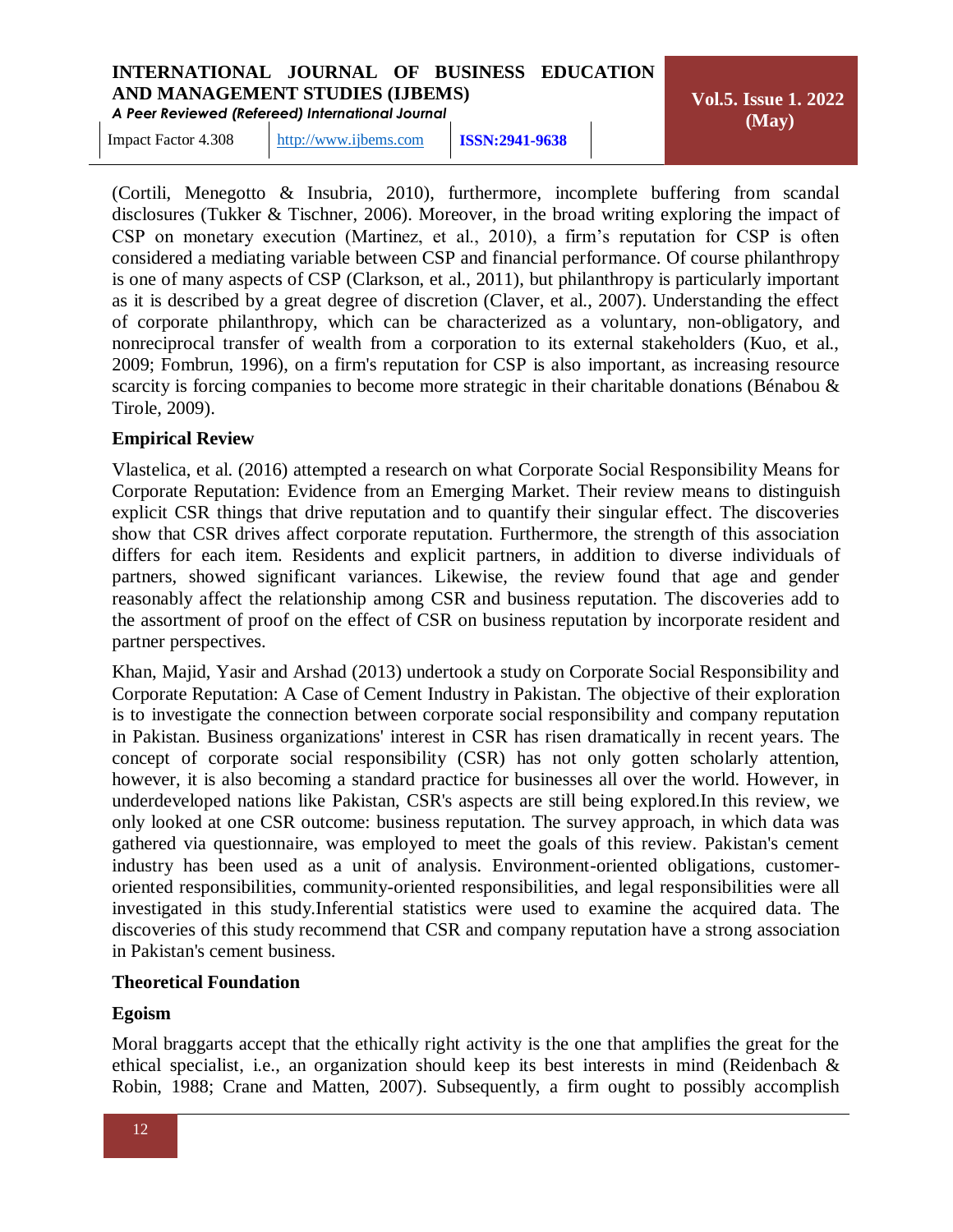*A Peer Reviewed (Refereed) International Journal*

Impact Factor 4.308 [http://www.ijbems.com](http://www.ijbems.com/) **ISSN:2941-9638**

**Vol.5. Issue 1. 2022 (May)**

something beneficial or forgo causing harm if that it is really great for the organization, which as a rule implies maximizing profit.Thus, CSR is not concerned with a moral imperative to benefit others; rather, it is focused with benefiting the company, which means that the company should only care about its employees, the local community, or needy strangers, such as poor Africans, assuming it is in the company's self-interest.

# **Libertarianism**

Freedom advocates trust in the presence of negative privileges like right to speak freely, opportunity of religion, independence from pressure and so forth, yet not in sure obligations, such as giving to noble cause.Helping underprivileged Africans is a wonderful thing to do, but it is not a moral requirement. Therefore, while people have an honest conviction to avoid injury, they do not have an ethical commitment to actively assist others (Nozick, 1974). Libertarians argue that firms have no upright need to positively assist anyone; they only have an honest conviction not to abuse anyone's negative rights when it comes to CSR.

# **Utilitarianism**

Moral agents, according to utilitarians, must always support the best possible outcome when viewed objectively. The best conceivable conclusion maximizes the aggregate sum of happiness for utilitarians (Singer, 1972; Smart, 1973). As far as CSR, utilitarians argue that businesses have an ethical constraint to advance the greatest possible outcome, i.e., to maximize happiness from a purely objective standpoint. In this unique situation, impartiality denotes that one is unconcerned about who the benefactor and recipient are. Thus, businesses have an equal obligation to improve the pleasure of total strangers, such as destitute Africans, and the individuals who are closely tied to the business, such as employees.Despite the fact that it is an empirical question, i.e., which action is most likely to maximize happiness, the utilitarian stance appears to be quite demanding, implying that businesses utilize a significant portion of their resources to help the poor, sick, and hungry people all over the world. Helping the impoverished and hungry, for example, in Africa, rather than comparatively well-off people, for example, in Denmark, seems to maximize happiness from an unbiased point of view, other things being equal, according to utilitarians (Singer, 1970).

# **Philosophical Foundation**

# **Individualism/collectivism in Corporate social responsibility (CSR)**

Individualism vs. collectivism (IDV) studies the "degree of interdependence a society maintains among its members" (Hofstede, 2012, para.4). When a society is considered individualist, the members in the society tend to be more self-centered. In this type of society, people put emphasis on the 'I' instead of the 'we' when making decisions. Furthermore, people will be more likely to take care of themselves and their close family. Members in a collectivist society, on the other hand, would form tightly integrated relationships with extended family and other in-group members. They are devoted to their communities and will help and really focus on each other in times of need (Hofstede, 1991).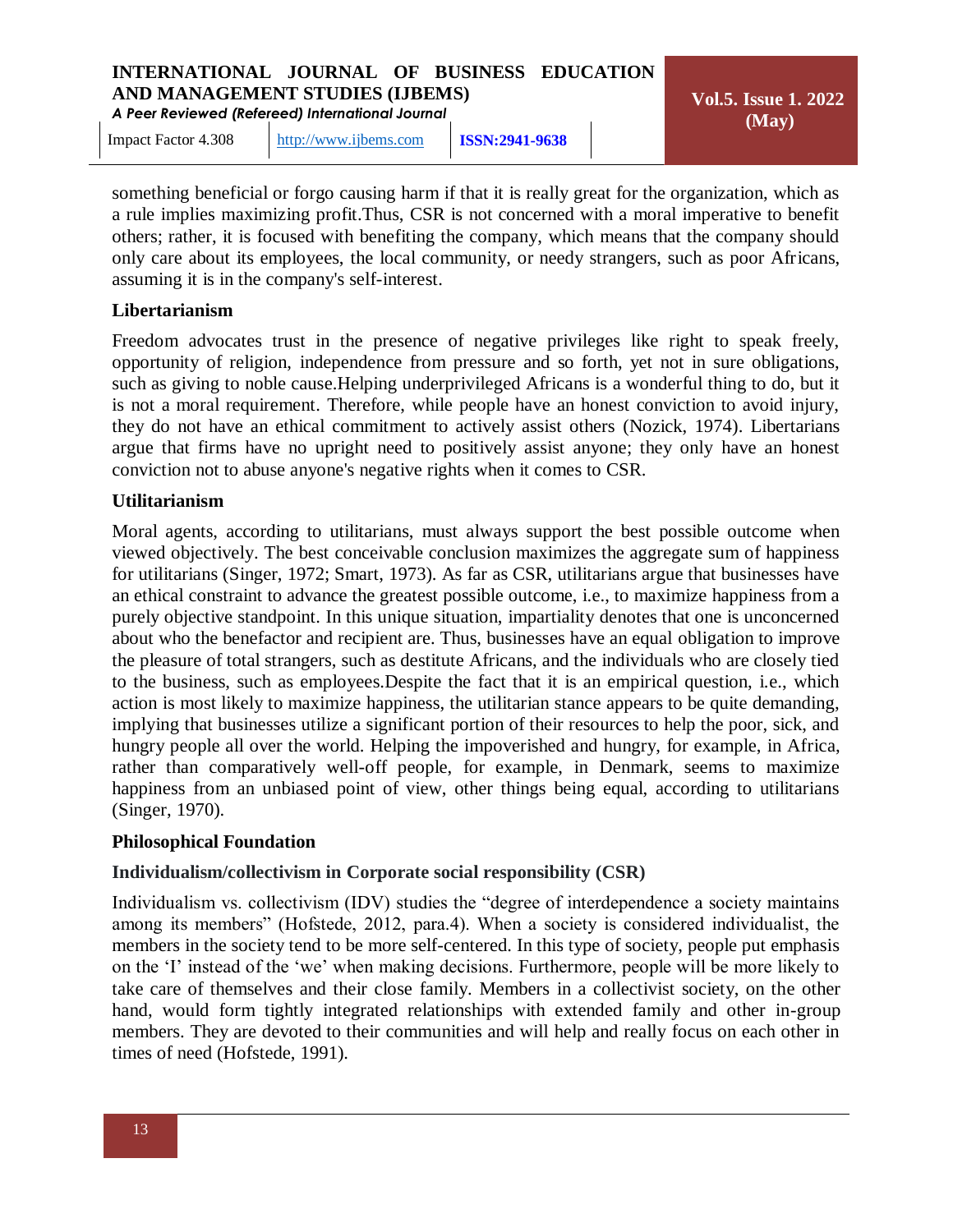*A Peer Reviewed (Refereed) International Journal*

**Vol.5. Issue 1. 2022 (May)**

Impact Factor 4.308 [http://www.ijbems.com](http://www.ijbems.com/) **ISSN:2941-9638**

As a form of commercial accountability to stakeholders, corporate social responsibility (CSR) reporting has turned into a vital aspect of today's business model, necessitating the distinguishing proof of criteria that define the approach and reception of these reports. Cultural variations are one of these features, which have been studied in the past and found to have links to CSR practices and performance. Camila (2018) investigates these connections by using data from the Global Reporting Initiative (GRI), one of the most important organizations that provides CSR reporting requirements. Individualism, he discovered, has a negative relationship with the trustworthiness of CSR reporting.Furthermore, he discovered that the legitimacy of CSR reports is positively connected to external validation. The findings show how cultural factors, particularly individualism, influence the implementation, perception, and acceptance of CSR reports.

# **Gap in Knowledge**

CSR performance has been linked to indicators of a company's success, including financial performance (Abd et al., 2011; Bansal & Roth, 2000); customer trust (Bullard & Johnson, 2000; Mont, 2002; Cook, et al., 20006); customer buying behaviour (Onetti, et al., 2010); stakeholder trust (Perez & Rodriguez del Bosque, 2012); employee satisfaction (Anton, et al., 2004), and firm attractiveness (Arora and Cason, 1995). This implies that a company's CSR performance is a good predictor of long-term success (Castelo, et al., 2008). Despite growing interest, the majority of CSR research has focused on the direct link between CSR and business outcomes (Buysse & Verbeke, 2003). There is a scarcity of study into the underlying mechanisms through which CSR initiatives influence business and other results (Mitnick & Mahon, 2007). Furthermore, the extant research has overtly focused more on external stakeholders (customers) rather than internal stakeholders (Sweeney, 2007; Tranfield, et al., 2007).

Researchers have discovered a link between the development of employee trust and a company's CSR operations (Clarkson, et al., 2011; Walker, 2010). However, no research has been done on the relationship between employee trust in the company and corporate reputation among employees. Despite this, just a few research has been undertaken in the United States and Europe.Hereafter, there are questions about the discoveries' materialness to the Nigerian setting, which is portrayed by more elevated levels of cooperation and lower levels of monetary prosperity.

# **Methodology**

This is based on review from several literatures that is related to the study. Data was gathered from journals, articles and classified publications and analysed qualitatively because of the idea of the work.

# **Conclusion**

CSR has been widely recognized in recent decades as one of the most popular and widely applied management philosophies embraced by firms to gain a competitive advantage, improve overall performance, and improve the company's reputation.Furthermore, experts have performed considerable research into the impact of CSR policies on a company's reputation and competitive advantage. The majority of studies evaluating the CSR effects in the context of all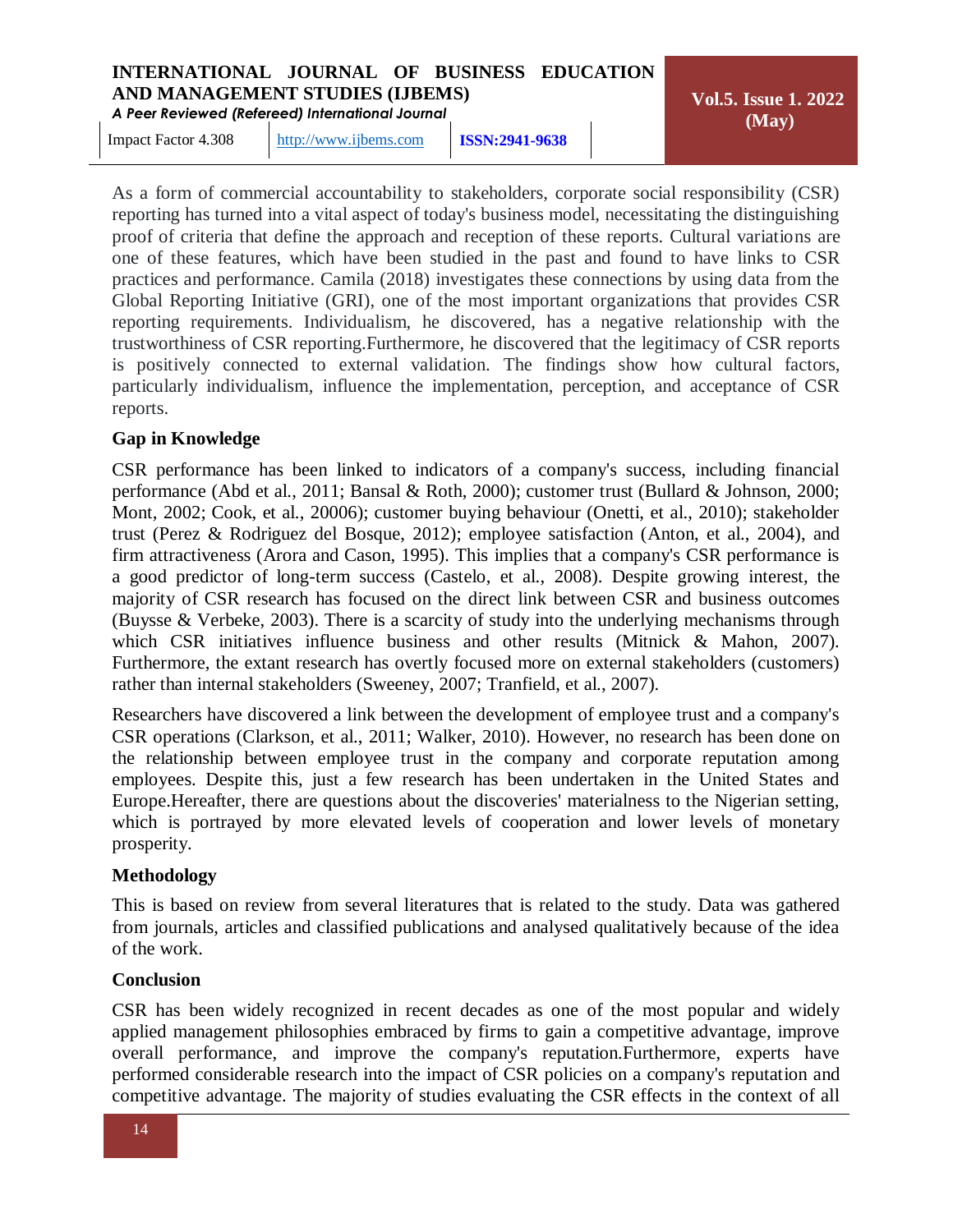*A Peer Reviewed (Refereed) International Journal*

**Vol.5. Issue 1. 2022 (May)**

Impact Factor 4.308 [http://www.ijbems.com](http://www.ijbems.com/) **ISSN:2941-9638**

types of enterprises, such as services, manufacturing, SMEs, and public sector companies, reflected these broad researches.CSR has primarily been examined in a Western setting, which differs greatly from that of Nigeria. This disparity is exacerbated by factors such as lesser economic well-being, higher degrees of collectivism, and a large presence of family-owned businesses. These factors can influence an organization's ability to implement CSR, the accessible collection of CSR programs or initiatives, and, as a result, the execution and perception of CSR.Despite the fact that CSR activity has been studied as a predictor of corporate image, the mechanisms behind the relationship have not been well investigated. As a result, this work contributes to the body of knowledge on corporate reputation by not only explaining the method for achieving high levels of corporate reputation enhancement, but also giving empirical validation from the Indian context.

Employee perceptions of the company can have a significant effect in attracting and keeping talent. This ability to attract and keep talent is a crucial advantage in a knowledge-based economy, as enterprises with a good reputation will be better able to recruit and retain people.

Companies that provide money to cash-strapped environmental groups feel that "the endorsement of activists will go a long way toward enhancing their brand among environmentally conscious consumers." An increase in a company's economic duties leads in a high favorable reputation as well as an increase in demand for its shares, causing economists to become more interested in those companies.

Many good organizational effects, such as general reputation, organizational attractiveness to potential workers, favorable business assessments and product impressions from consumers, and partial buffering from scandal revelations, are influenced by corporate philanthropy reputation.

# **Recommendations**

Based on our findings, the following recommendations were made;

- i. Managers must aim to build trust among employees for reaping the full benefits of their investments in CSR.
- ii. Organizations should implement CSR initiatives that have a high level of importance among present or potential employees.
- iii. When it comes to CSR initiatives, organizations should pay attention to the requirements and expectations of employees of various age groups.
- iv. Organizations should invest in corporate social responsibilities because it would build better and lasting relationship with their host communities, the government and other stakeholders.
- v. Organisations should do more good in their operational areas to enhance their profitability, innovation and brand reputation.
- vi. Organizations can help decrease youth restiveness and other vices in Nigeria by aiding small and medium firms in local communities.
- vii. By taking responsibility for the welfare of their workers and satisfaction of customers, organizations can build up enough goodwill as these stakeholders would become ambassadors of the firms.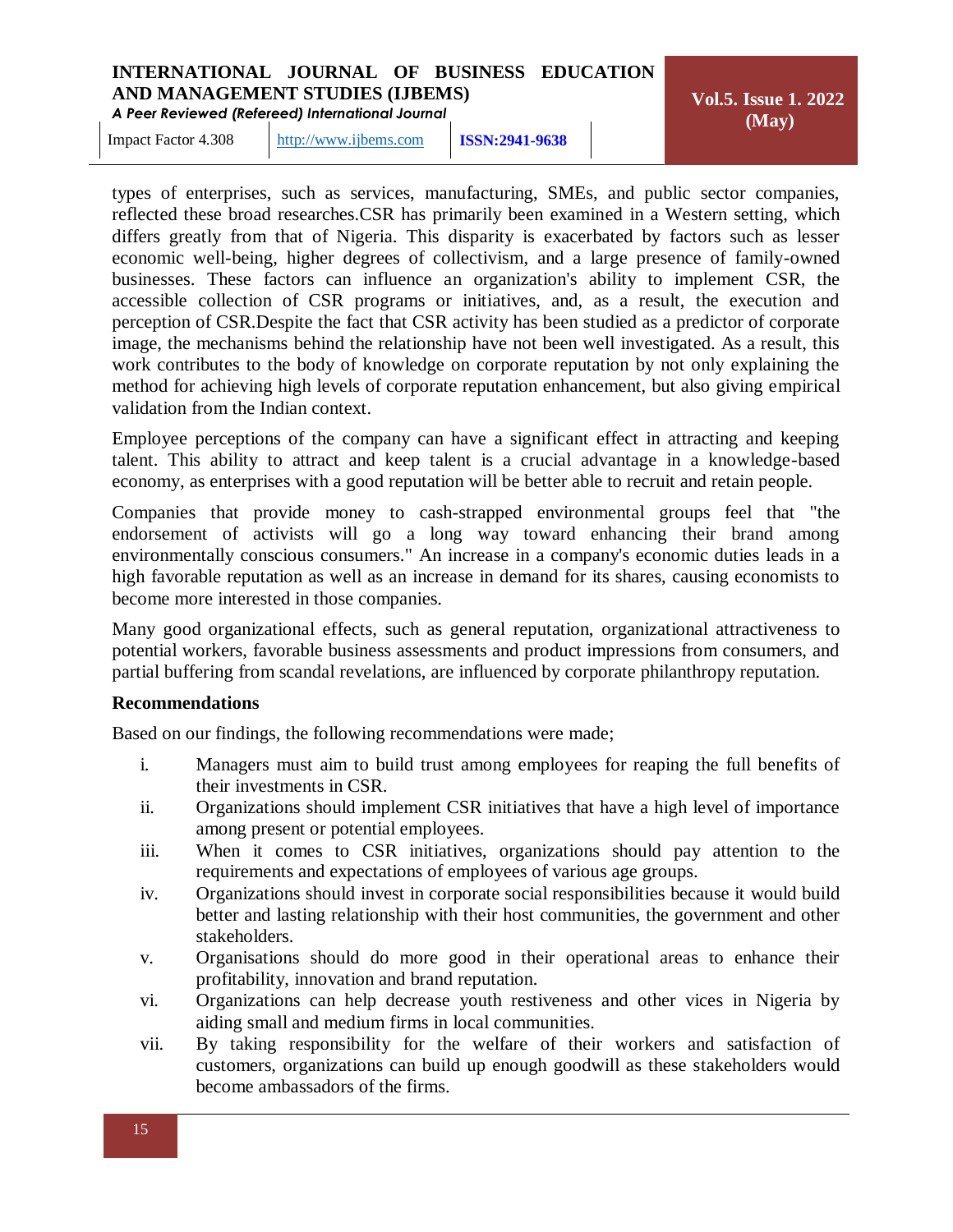viii. Companies should go beyond philanthropy and integrate social responsibility into their strategic plans, as well as be good corporate citizens by following best practices.

#### **References**

- Aaker, D. A. & Myers, J.G. (1985). *Advertising Management*, (NJ, Prentice Hall international Editions).
- Abd Rahim, Rahizah; Jalaludin, Farah Waheeda & Tajuddin, Kasmah (2011). "The Importance of Corporate Social Responsibility on Consumer Behavior in Malaysia", *Asian Academy of Management Journal*, 16(1), 119–139.
- Abratt, R. (1989). A new approach to the corporate image management process. *Journal of Marketing Management*, *5*(1), 63-76.
- Albert, S. & Whetten, D.A. (1985). Organizational Identity. In L.L. Cummings & Staw, B.M. (Eds.), *Research in Organizational Behaviour*, volume 7, Greenwich CT, JAI Press.
- Anton, W.R. Q., Deltas, G., & Khanna, M. (2004). "Incentives for environmental self-regulation and implications for environmental performance".*Journal of Environmental Economics and Management,* 48(1), 632-54.
- Arevalo, J. A. (2010). "Critical reflective organizations: an empirical observation of global active citizenship and green politics", *Journal of Business Ethics*, 96(2), 299-316.
- Armstrong, R.W., Williams, R.J., & Barrett, J. D. (2004). The Impact of Banality, Risky Shift and Escalating Commitment on Ethical Decision Making. *Journal of Business Ethics 53*(4), 365-370.
- Arora, S. & Cason, T. N. (1995). "An experiment in voluntary environmental regulations: participation in EPA's 33/50 program".*Journal of Environmental Economics and Management*, 28(3), 271-86
- Ashman, I. & Winstanley, D. (2007). For or Against Corporate Identity? Personification and the Problem of Moral Agency. *Journal of Business Ethics 76*(1), 83-95.
- Balmer, J.M.T. & Greyser, S.A. (2002). Managing the Multiple Identities of the Corporation. *California Management Review, 44*(3), 72-86.
- Balmer, J.M.T. (1998). Corporate Identity and the Advent of Corporate Marketing. *Journal of Marketing Management, 14*(8), 963-996.
- Balmer, J.M.T. (2001). Corporate Identity, Corporate Branding and Corporate Marketing-Seeing through the Fog. *European Journal of Marketing, 35*(3/4), 248-291.
- Balmer, J.M.T., Fukukawa, K., & Gray, E.R. (2007). The Nature and Management of Ethical Corporate Identity: A Commentary on Corporate Identity, Corporate Social Responsibility and Ethics. *Journal of Business Ethics, 76*(1), 7-15.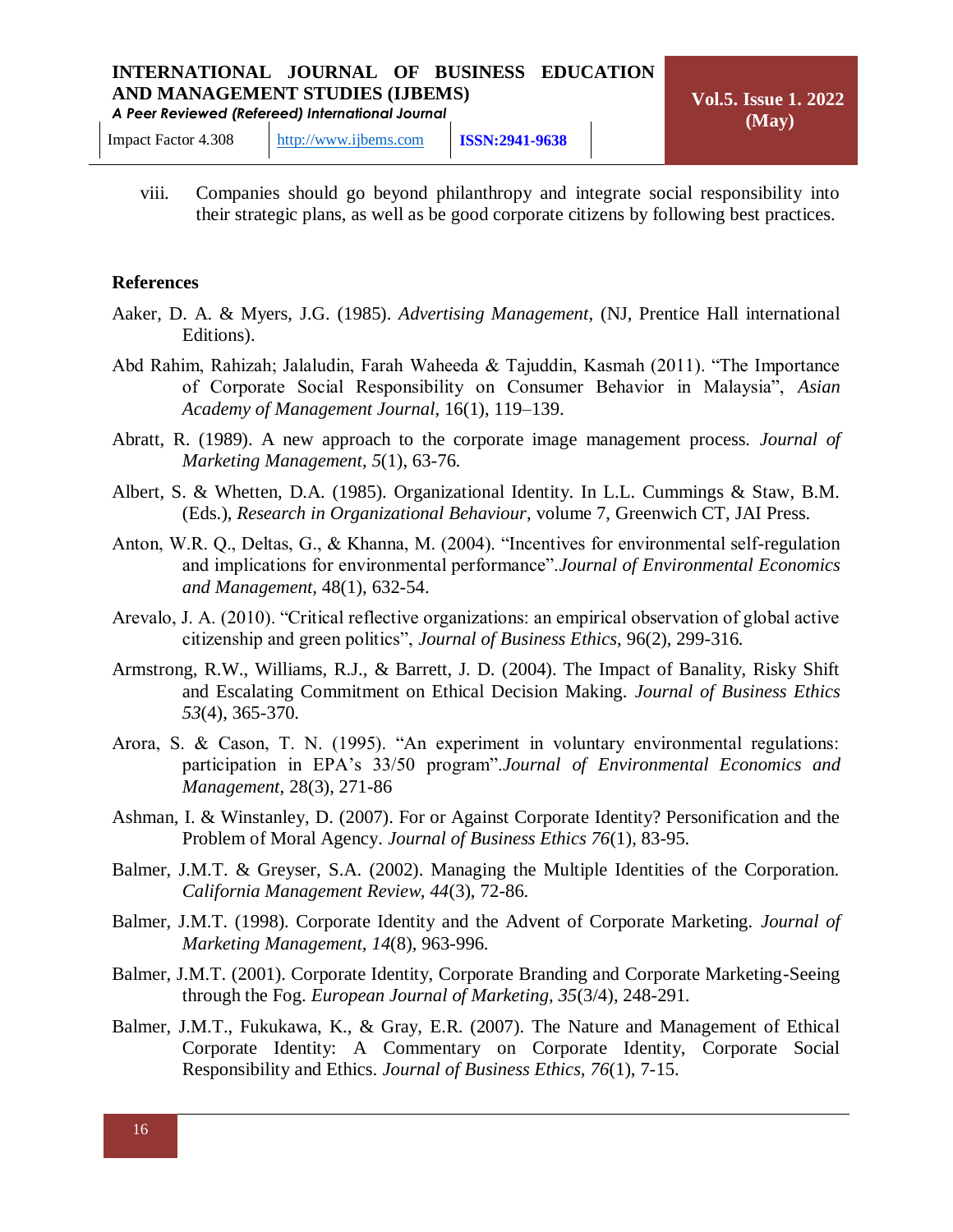- Bansal, P. & Roth, K. (2000). "Why companies go green: a model of ecological responsiveness", *Academy of Management Journal*, 43(4), 717-37.
- Barnett, M. L., Jermier, J.M.,& Lafferty, B.A. (2006). Corporate reputation: The definitional landscape. *Corporate Reputation Review, 9*(1), 26-38.
- Becchetti, Leonardo; Rocco Ciciretti, & IftekharHasan (2007). "*Corporate Social Responsibility and Shareholder's Value*: An Event Study Analysis, Federal Reserve Bank of Atlanta Working Paper Series, W. Paper 2007-6,
- Bénabou, Roland & Tirole, Jean (2009). "*Individual and Corporate Social Responsibility*" WP, 09-109, Research Group: Behavioral and Experimental Economics; Toulouse School of Economics.
- Bendixen, M. & Abratt, R. (2007). Corporate Identity, Ethics and Reputation in Supplier–Buyer Relationships. *Journal of Business Ethics 76*(1), 69-82.
- Berrone, P., Surroca, J., & Tribó, J.A. (2007). Corporate Ethical Identity as a Determinant of Firm Performance: A Test of the Mediating Role of Stakeholder Satisfaction. *Journal of BusinessEthics, 76*(1), 35-53.
- Berube, M., Nash, J., Maxwell, J., & Ehrenfeld, J. (1992). "From pollution control to zero discharge: how the robbins company overcame the obstacles", *Pollution Prevention Review*, 2(1), 189-207.
- Bick, G., Jacobson, M.C., & Abratt, R. (2003). The Corporate Identity Management Process Revisited. *Journal of Marketing Management, 19* 7(8), 835-855.
- Borza, M. (2011). "Some Considerations Regarding the Corporate Social Responsibility Models in Romania".*International Journal of Business and Management Studies.* 3(2), 191-200
- Bronn, P.S. & Vidaver-Cohen, D. (2009). Corporate Motives for Social Initiative: Legitimacy, Sustainability, Or the Bottom Line? *Journal of Business Ethics, 87*, 91-109.
- Bullard, R. & Johnson, G. S. (2000). "Environmental justice: grassroots activism and its impact on public policy decision making", *Journal of Social Issues*, 56(3), 555-78
- Buysse, K. & Verbeke, A. (2003), "Proactive environmental strategies: a stakeholder management perspective", *Strategic Management Journal*, 24(5), 453-70.
- Calderon, M. (2011). "CSR in Latin America and South East Asia Analysis of the Corporate Communication of Top Local Companies", *International Research Journal of Finance and Economics*, 7(3)
- Carlisle, Y.M. & Faulkner, D.O. (2005). The Strategy of Reputation. *Strategic Change 14*(8), 413-22.
- Castelo Branco, M. & Rodrigues, L. (2008). Factors Influencing Social Responsibility Disclosure by Portuguese Companies. *Journal of Business Ethics 83*(4), 685-701.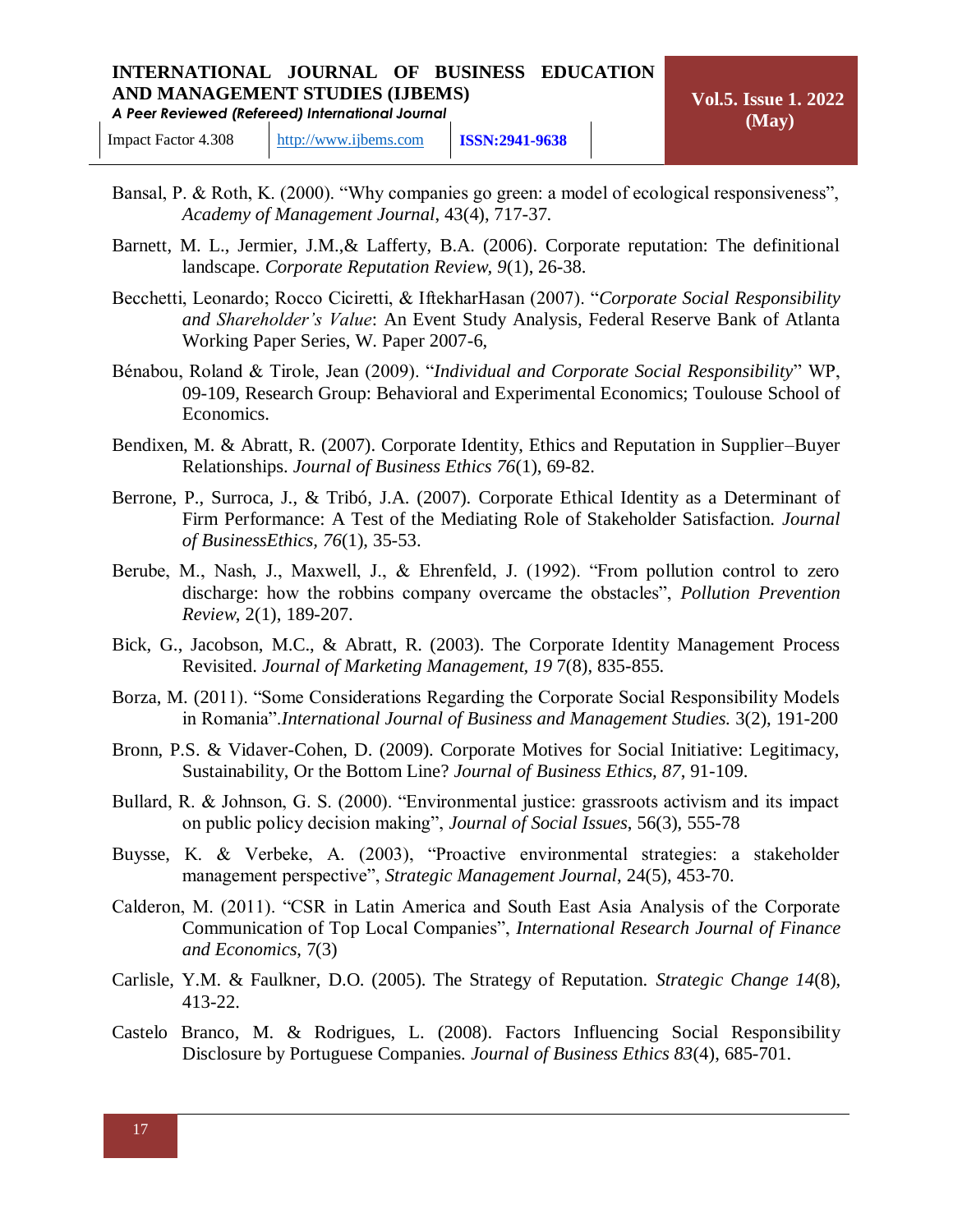- Choi, T.H. & Jung, J. (2008). Ethical Commitment, Financial Performance, and Valuation: An Empirical Investigation of Korean Companies. *Journal of Business Ethics 81*(2), 447- 463.
- Christmann, P. (2000). "Effects of 'best practices' of environmental management on cost advantage: the role of complementary assets", *Academy of Management Journal*, 43(4), 663-80.
- Christmann, P. & Taylor, G. (2001). "Globalization and the environment: determinants of firm self-regulation in China", *Journal of International Business Studies*, 32(3), 439-58.
- Clarkson, P.M., Li, Y., Gordon, R. D. & Vasvari, F. P. (2011). "Does it really pay to be green? Determinants and consequences of proactive environmental strategies".*Journal of Account. Public Policy*, 30(2), 122-44.
- Claver, E., Lopez, M.D., Molina, J. F., & Tari, J. J. (2007). "Environmental management and firm performance: a case study", *Journal of Environmental Management*, 84(4), 606- 19.
- Cook, M., Bhamra, T., & Lemon, M. (2006). The transfer and application of Product Service Systems: from academia to UK manufacturing firms. *Journal of Cleaner Production*, 14(17), 1455-1465,
- Cortili, M., Menegotto, M., & Insubria, U. D. (2010): *Internationalization and Business Model Decisions*: A Business Case In Mobile Telecommunication Industry, V. 6.
- Devi, D., Chitra, M., Anand, J.,& Latha, E. (2011). "Corporate Social Responsibility: Managing Issues for Human Resources Department in IT Sector", *International Journal of Exclusive Management Research (IJEMR)* – 1(6).
- Dowling, G.R. (1986). Managing Your Corporate Images. *Industrial Marketing Management,9*(6), 481-488.
- Dowling, G.R. (1988). Measuring Corporate Images: A Review of Alternative Approaches. *Journal of Business Research 17*(1), 27-34.
- Dowling, G.R. (2004). Corporate Reputations: Should You Compete on Yours? *California Management Review, 46*(3), 19-36.
- Dutton, J.E. & Dukerich, J.M. (1991). Keeping an Eye on the Mirror: Image and Identity in Organizational Adaptation. *Academy of Management Journal*, 14, 517-554.
- Fernandez Sanchez, J.L. & Luna Sotorrío, L. (2007). The Creation of Value through Corporate Reputation. *Journal of Business Ethics 76*(3), 335-346.
- Fernández-Kranz, D. & Santaló, J. (2008). "*When Necessity Becomes a Virtue: The Effect of Product Market Competition on Corporate Social Responsibility*" IE Business School Working Paper WP08-27 16-07-2008, Department of Strategy IE Business School, María de Molina 11, Madrid - 28006, Spain.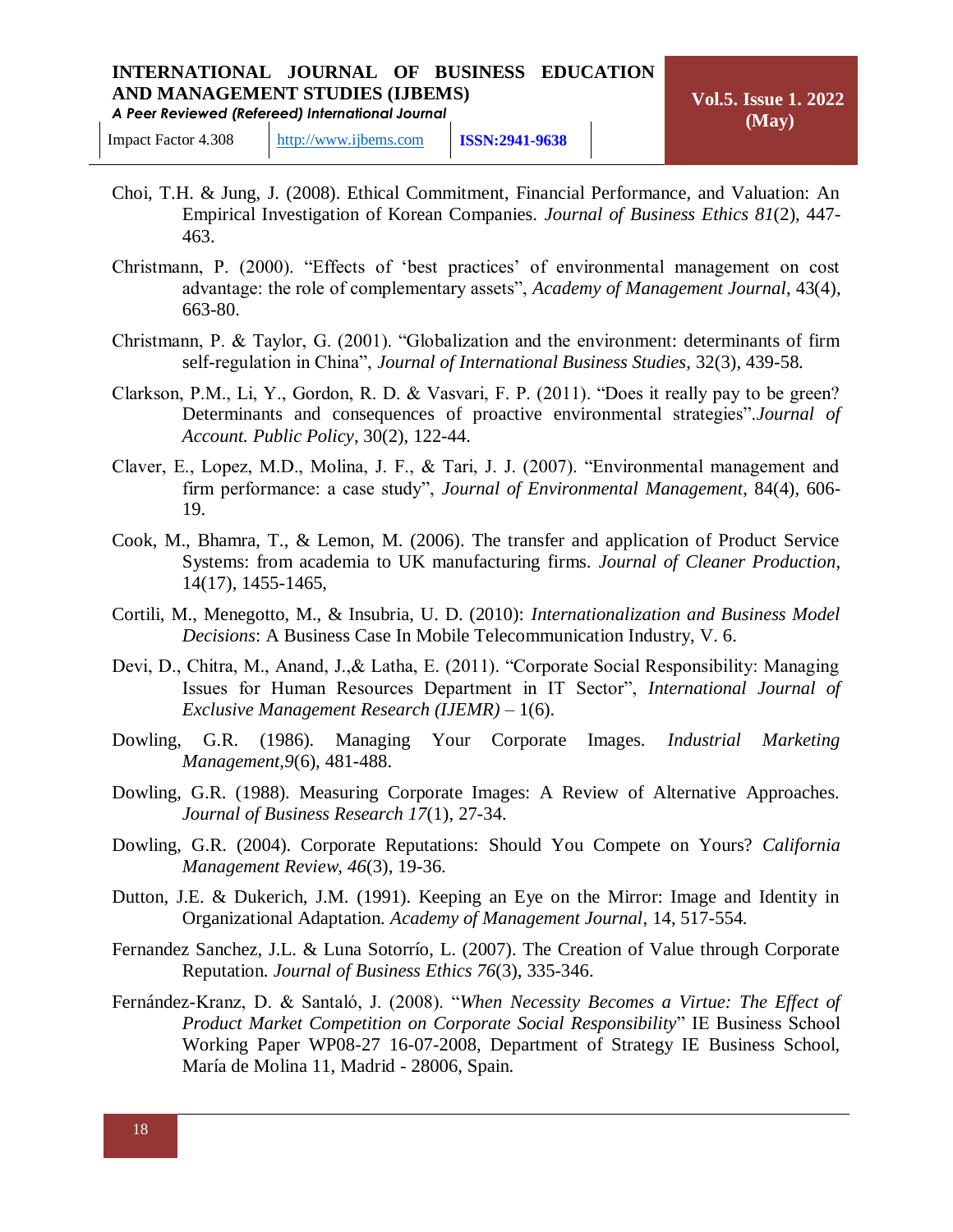- Fombrun, C.J. & Shanley, M. (1990). What's in a Name? Reputation Building and Corporate Strategy. *Academy of Management Journal*, 233-258.
- Fombrun, C.J. & van Riel, C.B.M. (1997). The reputational landscape. *Corporate Reputation Review 1*(1), 5-13.
- Fombrun, C.J. (1996). *Reputation: Realizing Value from the Corporate Image.* Harvard Business Press.
- Gioia, D.A., Schultz, M.,& Corley, K.G. (2000). Organizational Identity, Image, and Adaptive Instability. *Academy of Management Review*, 63-81.
- Gotsi, M. & Wilson, A. (2001). Corporate reputation management: "living the brand". *Management Decision*, *39*(2), 99-.104
- Gray, E. R. & Balmer, J.M.T. (1998). Managing Corporate Image and Corporate Reputation.
- Hatch, M.J. & Schultz, M. (2004). *Organizational Identity: A Reader.* New York, Oxford University Press.
- Hooghiemstra, R. (2000). Corporate Communication and Impression management–new Perspectives Why Companies Engage in Corporate Social Reporting. *Journal of Business Ethics27*(1), 55-68.
- Hopkins, M. (2004). "*Corporate social responsibility: an issues paper" Policy Integration Department*, Working Paper No. 27 World Commission on the Social Dimension of Globalization International Labor Office Geneva,
- Ismail, T. & Nooriani, T. (2011). "Corporate Social Responsibility: The Influence of the Silver Book*", International Journal of Business and Management Studies*, 3(2), 371-383,
- Jackson, K.T. (2004). *Building Reputational Capital: Strategies for Integrity and Fair Play that Improve the Bottom Line*. Oxford University Press, USA.
- Kapelus, P. (2002). Mining, Corporate Social Responsibility and the Community: The Case of Rio Tinto, Richards Bay Minerals and the Mbonambi. *Journal of Business Ethics 39*(3), 275- 296.
- Khan, M., Majid, A., Yasir, M., & Arshad, M. (2013). Corporate Social Responsibility and Corporate Reputation: A Case of Cement Industry in Pakistan. *Interdisciplinary Journal of Contemporary Research in Business*. 5(1), 843-857.
- Kim, J. (2011). "Effects of Corporate Social Responsibility on B to B Relational Performance", *International Journal of Business and Management*, 6(2), 24-34, February 2011
- Kiriakidou, O. & Millward, L.J. (2000). Corporate Identity: External Reality or Internal Fit? *Corporate Communications: An International Journal 5*(1), 49-58.
- Kuo, T. C., Ma, H., Huang, S. H., Hu, H. A.,& Huang, C. S. (2009). Barrier Analysis for Product Service System Using Interpretive Structural Model. *The International Journal of Advanced Manufacturing Technology*, 49(1-4), 407-417.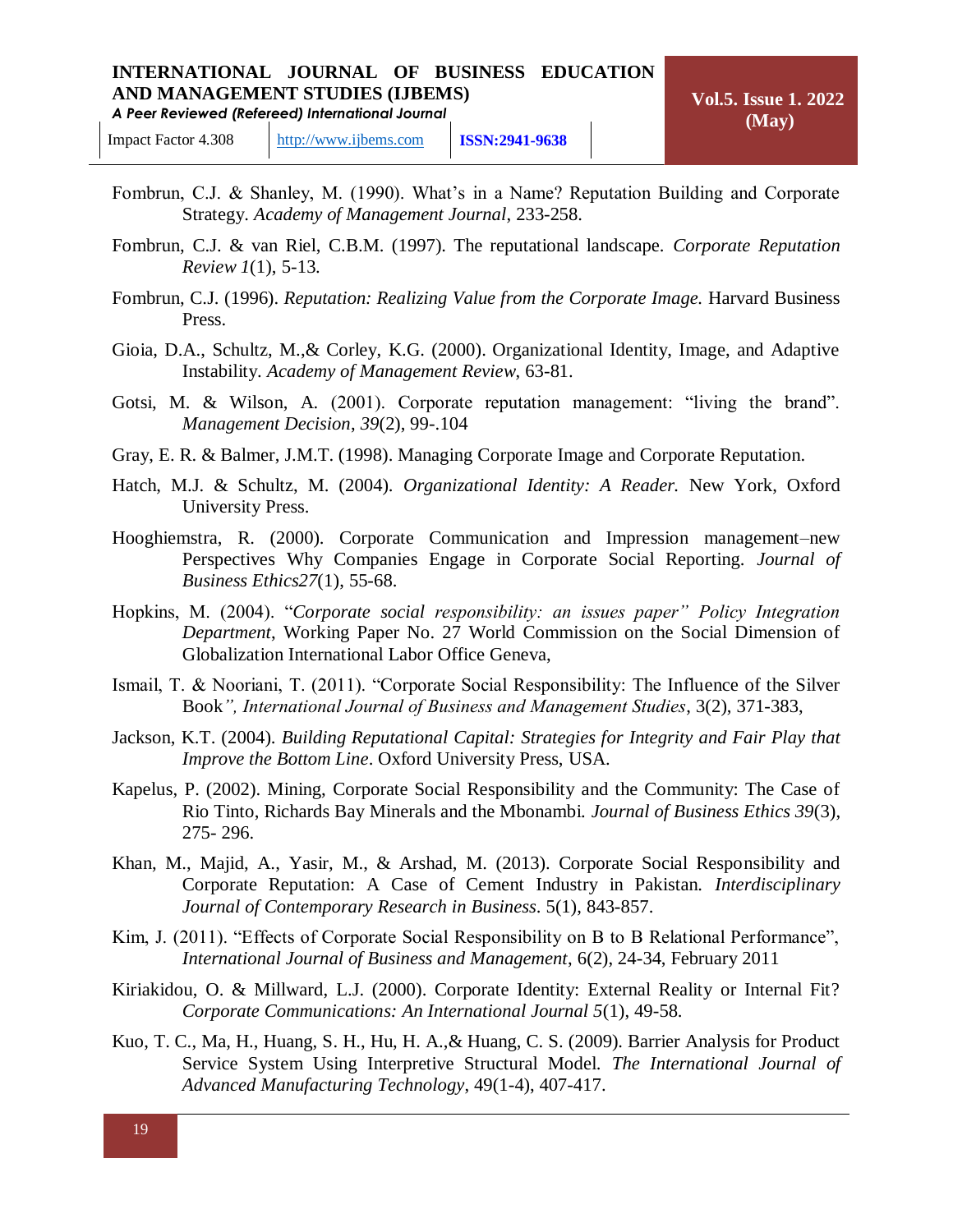- Lee, M.D.P. & Lounsbury, M. (2011). Domesticating Radical Rant and Rage: An Exploration of the Consequences of Environmental Shareholder Resolutions on Corporate Environmental Performance. *Business & Society 50*(1), 155-188.
- Logsdon, J.M. & Wood, D.J. (2002). Reputation as an Emerging Construct in the Business and Society Field. *Business & Society 41*(4), 365-370.
- Maç, S. & Çalış, S. (2011). "Labor Practices in the Content of Corporate Social Responsibility: an Evaluation on Automotive Manufacturer Companies' Websites", *International Journal of Business and Management Studies*, 3(2), 317-330
- Mahlouji, H. & Anaraki, N. (2009). "Corporate Social Responsibility Towards Social Responsible Innovation: A Dynamic Capability Approach", *International Review of Business Research Papers*, 5(6), 185-194.
- Markwick, N. & Fill, C. (1997). Towards a framework for managing corporate identity. *European Journal of Marketing 31*(5/6), 396-409.
- Martinez, V., Bastl, M., Kingston, J.,& Evans, S. (2010). Challenges in Transforming Manufacturing Organisations into Product-Service Providers. *Journal of Manufacturing Technology Management,* 21(4), 449-469.
- Mitnick, B.M. & Mahon, J.F. (2007). The Concept of Reputational Bliss. *Journal of Business Ethics 72*(4), 323-333.
- Mont, O. (2002). Clarifying The Concept of Product Service Systems. *Journal of Cleaner Production*, 10(3), 237-245.
- Olins, W. (2003). Corporate Identity: The Myth and the Reality. In Balmer J.M.T. & Greyser, S.A. (Eds.), *Revealing the Corporation: Perspectives on Identity, Image, Reputation, CorporateBranding, and Corporate-Level Marketing: An Anthology*, pp. 53-65. London, Routledge.
- Onetti, A., Zucchella, A., Jones, M. V.,& McDougall-Covinet, P. P. (2010). Internationalization, Innovation and Entrepreneurship: Business Models for New Technology-Based Firms. *Journal of Management And Governance (JMG), 12, 09-18.*.
- Perez, A. & Rodriguez del Bosque, I. (2012). The Role of CSR in the Corporate Identity of Banking Service Providers. *Journal of Business Ethics, 108*(2), 148-156.
- Porter, M.E. & Kramer, M.R. (2006). The Link between Competitive Advantage and Corporate Social Responsibility. *Harvard Business Review 84*(12), 78-92.
- Puncheva, P. (2008). The Role of Corporate Reputation in the Stakeholder Decision-Making Process. *Business & Society 47*(3), 272-290.
- Randel, A.E., Jaussi, K.S.,& Standifird, S.S. (2009). Organizational Responses to Negative Evaluation by External Stakeholders. *Business & Society 48*(4), 438-466.
- Reichheld, F.F. (2003). The One Number You Need to Grow. *Harvard Business Review 81*(12), 46-55.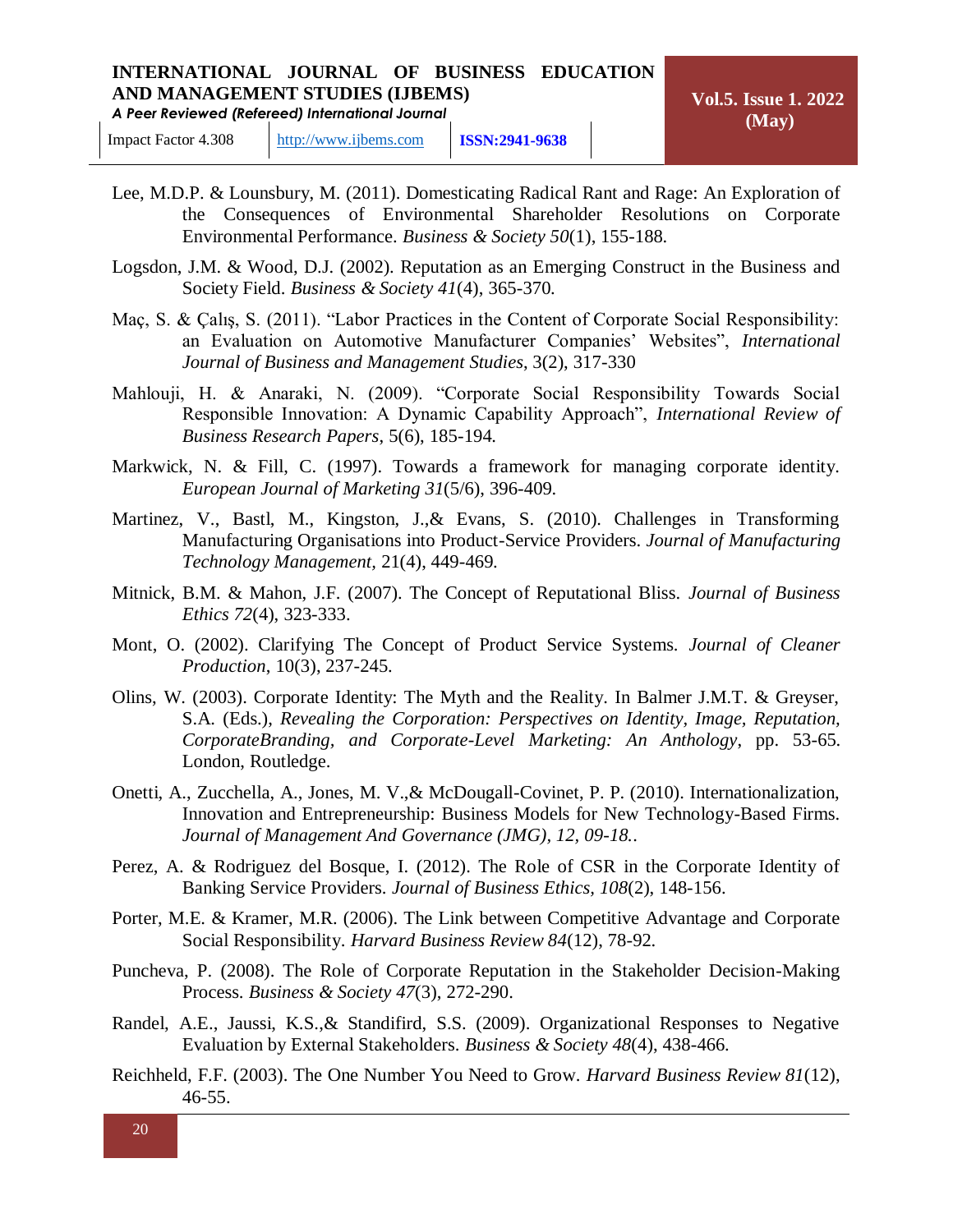*A Peer Reviewed (Refereed) International Journal*

- Rettab, B., Brik, A.,& Mellahi, K. (2009). A Study of Management Perceptions of the Impact of Corporate Social Responsibility on Organisational Performance in Emerging Economies: The Case of Dubai. *Journal of Business Ethics 89*(3), 371-390.
- Rindova, V.P., Williamson, I.O., Petkova, A.P.,& Sever, J. M. (2005). Being Good or being Known: An Empirical Examination of the Dimensions, Antecedents, and Consequences of Organizational Reputation. *The Academy of Management Journal*, 1033-1049.
- Riordan, C.M., Gatewood, R.D.,& Bill, J.B. (1997). Corporate Image: Employee Reactions and Implications for Managing Corporate Social Performance. *Journal of Business Ethics 16*(4), 401- 412.
- Roberts, P.W. & Dowling, G.R. (2002). Corporate Reputation and Sustained Superior Financial Performance. *Strategic Management Journal, 23*(12), 1077-1093.
- Roberts, S. (2003). Supply Chain Specific? Understanding the Patchy Success of Ethical Sourcing Initiatives. *Journal of Business Ethics, 44*(2), 159-170.
- Robertson, C.J. (2008). An Analysis of 10 Years of Business Ethics Research in Strategic Management: 1996–2005. *Journal of Business Ethics 80*(4), 745-753.
- Rupp, Deborah. E., Ganapathi, Jyoti., Aguilera, Ruth. V., & Williams, C. A. (2006). "Employee Reactions to Corporate Social Responsibility: an Organizational Justice Framework", *Journal of Organizational Behaviour*, 2(7), 537–543 (2006).
- Sacconi, L. (2007). A Social Contract Account for CSR as an Extended Model of Corporate Governance (II): Compliance, Reputation and Reciprocity. *Journal of Business Ethics 75*(1), 77- 96.
- Sakao, T., Sandström, G. Ö.,& Matzen, D. (2009). Framing Research for Service Orientation of Manufacturers Through Pss Approaches. *Journal of Manufacturing Technology Management*, 20(5), 754-778.
- Shapiro, C. &Varian, H. R,(1999).*Information Rules: A Strategic Guide to the Network Economy*, (Harvard Business School Press).
- Sharma, S., Sharma, J., & Devi, A. (2009). "Corporate Social Responsibility: The Key Role of Human Resource Management", *Business Intelligence Journal*, 2(9), 33-56.
- Siltaoja, M.E. (2006). Value Priorities as Combining Core Factors between CSR and reputation– a Qualitative Study. *Journal of Business Ethics, 68*(1), 91-111.
- Sriramesh, Krishnamurthy; Chew Wee Ng; Soh Ting Ting & LuoWanyin (2007).*Corporate Social Responsibility and Public Relations: Perceptions and Practices* in Singapore, Paper submitted to the 14th International Public Relations Symposium, Bled, Slovenia, July 3 - 5, 2007.
- Sweeney, Lorraine (2007). "Corporate social responsibility in Ireland: Barriers and Opportunities Experienced by SMEs when Undertaking CSR" *Corporate Governance*, 7(4), 516-523,